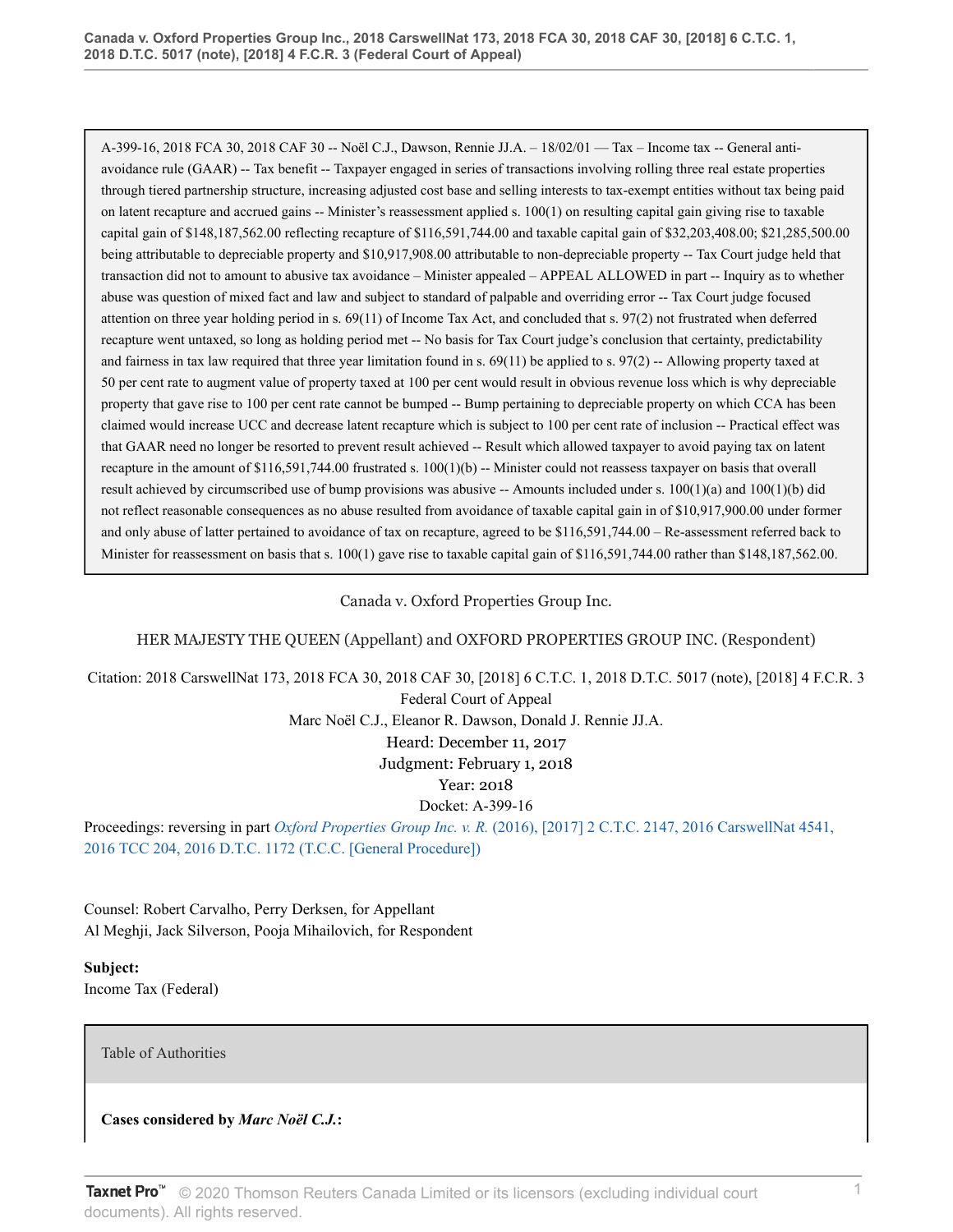*Canada Trustco Mortgage Co. v. R.* [\(2005\), 2005 SCC 54, 2005 CarswellNat 3212, 2005 CarswellNat 3213,](http://v3.taxnetpro.com/Document/I8d7d939394245dece0440003ba833f85/View/FullText.html?originationContext=document&vr=3.0&rs=cblt1.0&transitionType=DocumentItem&contextData=(sc.Search)) (sub nom. *[Canada Trustco Mortgage Co. v. Canada](http://v3.taxnetpro.com/Document/I8d7d939394245dece0440003ba833f85/View/FullText.html?originationContext=document&vr=3.0&rs=cblt1.0&transitionType=DocumentItem&contextData=(sc.Search))*) 2005 D.T.C. 5523 (Eng.), (sub nom. *Hypothèques Trustco Canada v. Canada*[\) 2005 D.T.C. 5547 \(Fr.\), \[2005\] 5 C.T.C. 215, \(sub nom.](http://v3.taxnetpro.com/Document/I8d7d939394245dece0440003ba833f85/View/FullText.html?originationContext=document&vr=3.0&rs=cblt1.0&transitionType=DocumentItem&contextData=(sc.Search)) *Minister of National Revenue v. Canada Trustco Mortgage Co.*[\) 340 N.R. 1, 259 D.L.R. \(4th\) 193, \[2005\] S.C.J. No. 56, \[2005\] 2 S.C.R. 601](http://v3.taxnetpro.com/Document/I8d7d939394245dece0440003ba833f85/View/FullText.html?originationContext=document&vr=3.0&rs=cblt1.0&transitionType=DocumentItem&contextData=(sc.Search))  $(S.C.C.)$  — followed

*Continental Bank of Canada v. R.* (1994), 94 D.T.C. 1858, (sub nom. *[Continental Bank of Canada v. Canada](http://v3.taxnetpro.com/Document/I8d7d93943bdd5dece0440003ba833f85/View/FullText.html?originationContext=document&vr=3.0&rs=cblt1.0&transitionType=DocumentItem&contextData=(sc.Search))*) [\[1995\] 1 C.T.C. 2135, 1994 CarswellNat 1168, \[1994\] T.C.J. No. 585 \(T.C.C.\) — considered](http://v3.taxnetpro.com/Document/I8d7d93943bdd5dece0440003ba833f85/View/FullText.html?originationContext=document&vr=3.0&rs=cblt1.0&transitionType=DocumentItem&contextData=(sc.Search))

*Continental Bank of Canada v. R.* [\(1996\), \[1996\] 3 C.T.C. 14, \(sub nom.](http://v3.taxnetpro.com/Document/I8d7d93941f7f5dece0440003ba833f85/View/FullText.html?originationContext=document&vr=3.0&rs=cblt1.0&transitionType=DocumentItem&contextData=(sc.Search)) *Minister of National Revenue v. Continental Bank of Canada*) 199 N.R. 100, (sub nom. *[R. v. Continental Bank Leasing Corp.](http://v3.taxnetpro.com/Document/I8d7d93941f7f5dece0440003ba833f85/View/FullText.html?originationContext=document&vr=3.0&rs=cblt1.0&transitionType=DocumentItem&contextData=(sc.Search))*) 96 D.T.C. 6355 at [6368, 1996 CarswellNat 1457, \[1996\] F.C.J. No. 765 \(Fed. C.A.\) — referred to](http://v3.taxnetpro.com/Document/I8d7d93941f7f5dece0440003ba833f85/View/FullText.html?originationContext=document&vr=3.0&rs=cblt1.0&transitionType=DocumentItem&contextData=(sc.Search))

*Copthorne Holdings Ltd. v. R.* [\(2011\), 2011 SCC 63, 2011 CarswellNat 5201, 2011 CarswellNat 5202, 339 D.L.R.](http://v3.taxnetpro.com/Document/Ib6468171105f07f8e0440021280d79ee/View/FullText.html?originationContext=document&vr=3.0&rs=cblt1.0&transitionType=DocumentItem&contextData=(sc.Search)) [\(4th\) 385, \[2012\] 2 C.T.C. 29, 2012 D.T.C. 5006 \(Fr.\), 2012 D.T.C. 5007 \(Eng.\), \(sub nom.](http://v3.taxnetpro.com/Document/Ib6468171105f07f8e0440021280d79ee/View/FullText.html?originationContext=document&vr=3.0&rs=cblt1.0&transitionType=DocumentItem&contextData=(sc.Search)) *Copthorne Holdings [Ltd. v. Minister of National Revenue](http://v3.taxnetpro.com/Document/Ib6468171105f07f8e0440021280d79ee/View/FullText.html?originationContext=document&vr=3.0&rs=cblt1.0&transitionType=DocumentItem&contextData=(sc.Search))*) 424 N.R. 132, (sub nom. *Copthorne Holdings Ltd. v. Canada*) [2011] 3 [S.C.R. 721, \[2011\] S.C.J. No. 63 \(S.C.C.\) — followed](http://v3.taxnetpro.com/Document/Ib6468171105f07f8e0440021280d79ee/View/FullText.html?originationContext=document&vr=3.0&rs=cblt1.0&transitionType=DocumentItem&contextData=(sc.Search))

*Duncan v. R.* [\(2002\), 2002 FCA 291, 2002 CarswellNat 1621, \(sub nom.](http://v3.taxnetpro.com/Document/I8d7d9393d13b5dece0440003ba833f85/View/FullText.html?originationContext=document&vr=3.0&rs=cblt1.0&transitionType=DocumentItem&contextData=(sc.Search)) *Water's Edge Village Estates (Phase II) Ltd. v. R.*) 2002 D.T.C. 7172, [2002] 4 C.T.C. 1, (sub nom. *[Water's Edge Village Estates \(Phase II\) Ltd. v. Minister](http://v3.taxnetpro.com/Document/I8d7d9393d13b5dece0440003ba833f85/View/FullText.html?originationContext=document&vr=3.0&rs=cblt1.0&transitionType=DocumentItem&contextData=(sc.Search)) of National Revenue*[\) 292 N.R. 98, \[2002\] F.C.J. No. 1031, \(sub nom.](http://v3.taxnetpro.com/Document/I8d7d9393d13b5dece0440003ba833f85/View/FullText.html?originationContext=document&vr=3.0&rs=cblt1.0&transitionType=DocumentItem&contextData=(sc.Search)) *Water's Edge Village Estates (Phase II) Ltd. v. R.*[\) \[2003\] 2 F.C. 25, 2002 CarswellNat 4557 \(Fed. C.A.\) — referred to](http://v3.taxnetpro.com/Document/I8d7d9393d13b5dece0440003ba833f85/View/FullText.html?originationContext=document&vr=3.0&rs=cblt1.0&transitionType=DocumentItem&contextData=(sc.Search))

*Housen v. Nikolaisen* [\(2002\), 2002 SCC 33, 2002 CarswellSask 178, 2002 CarswellSask 179, \[2002\] S.C.J. No.](http://v3.taxnetpro.com/Document/I17a3d4299a0372cbe0540021280d79ee/View/FullText.html?originationContext=document&vr=3.0&rs=cblt1.0&transitionType=DocumentItem&contextData=(sc.Search)) [31, 286 N.R. 1, 10 C.C.L.T. \(3d\) 157, 211 D.L.R. \(4th\) 577, \[2002\] 7 W.W.R. 1, 219 Sask. R. 1, 272 W.A.C. 1, 30](http://v3.taxnetpro.com/Document/I17a3d4299a0372cbe0540021280d79ee/View/FullText.html?originationContext=document&vr=3.0&rs=cblt1.0&transitionType=DocumentItem&contextData=(sc.Search)) [M.P.L.R. \(3d\) 1, \[2002\] 2 S.C.R. 235, REJB 2002-29758, 2002 CSC 33 \(S.C.C.\) — referred to](http://v3.taxnetpro.com/Document/I17a3d4299a0372cbe0540021280d79ee/View/FullText.html?originationContext=document&vr=3.0&rs=cblt1.0&transitionType=DocumentItem&contextData=(sc.Search))

*Montminy c. Canada* [\(2017\), 2017 CAF 156, 2017 FCA 156, 2017 CarswellNat 3390, 2017 CarswellNat 3391,](http://v3.taxnetpro.com/Document/I552a0b53117a6fbae0540021280d7cce/View/FullText.html?originationContext=document&vr=3.0&rs=cblt1.0&transitionType=DocumentItem&contextData=(sc.Search)) (sub nom. *Montminy v. The Queen*[\) 2017 D.T.C. 5091, \(sub nom.](http://v3.taxnetpro.com/Document/I552a0b53117a6fbae0540021280d7cce/View/FullText.html?originationContext=document&vr=3.0&rs=cblt1.0&transitionType=DocumentItem&contextData=(sc.Search)) *Montminy v. The Queen*) 2017 D.T.C. 5092, 35 [C.C.P.B. \(2nd\) 167, \[2018\] 1 C.T.C. 145, \[2018\] 2 F.C.R. 297 \(F.C.A.\) — referred to](http://v3.taxnetpro.com/Document/I552a0b53117a6fbae0540021280d7cce/View/FullText.html?originationContext=document&vr=3.0&rs=cblt1.0&transitionType=DocumentItem&contextData=(sc.Search))

*Univar Holdco Canada ULC v. The Queen* [\(2017\), 2017 FCA 207, 2017 CarswellNat 5539, 2017 D.T.C. 5119,](http://v3.taxnetpro.com/Document/I5bd31f367dbf3f96e0540021280d7cce/View/FullText.html?originationContext=document&vr=3.0&rs=cblt1.0&transitionType=DocumentItem&contextData=(sc.Search)) [\[2018\] 5 C.T.C. 1 \(F.C.A.\) — considered](http://v3.taxnetpro.com/Document/I5bd31f367dbf3f96e0540021280d7cce/View/FullText.html?originationContext=document&vr=3.0&rs=cblt1.0&transitionType=DocumentItem&contextData=(sc.Search))

# **Statutes considered:**

- Can. *Income Tax Act*, R.S.C. 1985, c. 1 (5th Supp.) Generally — referred to s. 13(21) "depreciable property" — considered s. 54 "capital property" (a) — considered s.  $69(11)$  — considered s.  $69(11)(b)$  — considered s.  $85(1)$  — referred to s. 88 — referred to s.  $88(1)$  — considered s.  $88(1)(a)$  — considered
	- s.  $88(1)(a)(iii)$  considered
	- s.  $88(1)(c)$  considered
	- s.  $88(1)(c)(iii)$  considered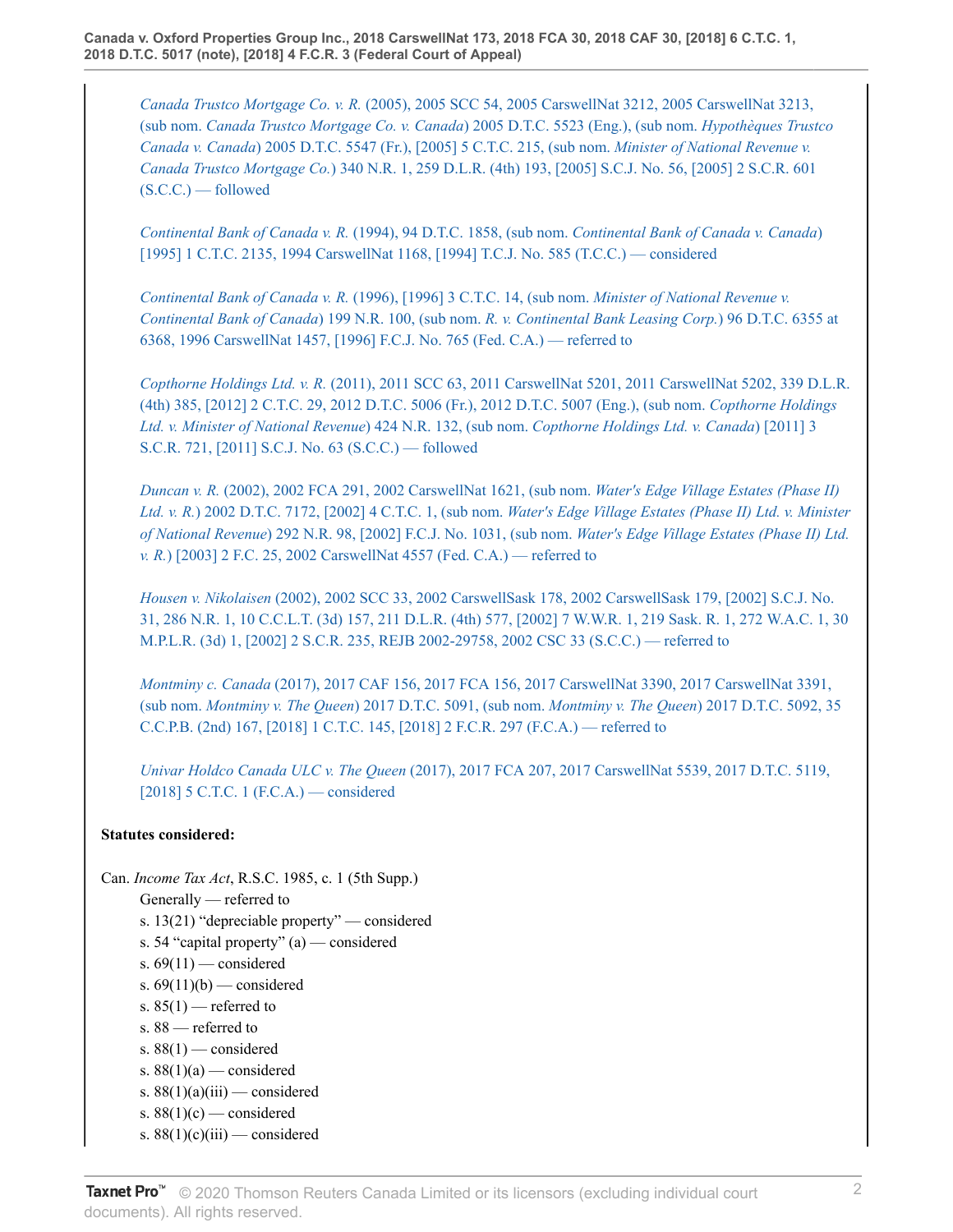```
s. 88(1)(d) — considered
      s. 88(1)(d)(ii.1) [en. 2012, c. 31, s. 18(1)] — considered
      s. 96(1)(a) — considered
      s. 97 — referred to
      s. 97(2) — considered
      s. 97(2) — referred to
      s. 97(4) — considered
      s. 98 — referred to
      s. 98(3) — considered
      s. 98(3)(b) — considered
      s. 98(3)(b)(ii) — considered
      s. 98(3)(c) — considered
      s. 100(1) — considered
      s. 100(1)(a) — considered
      s. 100(1)(b) — considered
      s. 245 — considered
      s. 245(5) — considered
Can. Interpretation Act, R.S.C. 1985, c. I-21
      Generally — referred to
      s. 45(2) — referred to
      s. 45(3) — referred to
Regulations considered:
Can. Income Tax Act, R.S.C. 1985, c. 1 (5th Supp.)
      Income Tax Regulations, C.R.C. 1978, c. 945
```
s.  $6204(1)(b)$  — considered

APPEAL by Minister of a decision reported at *Oxford Properties Group Inc. v. R.* [\(2016\), 2016 TCC 204, 2016 CarswellNat](http://v3.taxnetpro.com/Document/I3d6bd7a9b25517ffe0540021280d79ee/View/FullText.html?originationContext=document&vr=3.0&rs=cblt1.0&transitionType=DocumentItem&contextData=(sc.Search)) [4541, 2016 D.T.C. 1172, \[2017\] 2 C.T.C. 2147 \(T.C.C. \[General Procedure\]\)](http://v3.taxnetpro.com/Document/I3d6bd7a9b25517ffe0540021280d79ee/View/FullText.html?originationContext=document&vr=3.0&rs=cblt1.0&transitionType=DocumentItem&contextData=(sc.Search)) reversing Minister's re-assessments. *Marc Noël C.J.***:**

1 This is an appeal by Her Majesty the Queen (the Crown or the appellant) from a decision of the Tax Court of Canada in which D'Arcy J. (the Tax Court judge) allowed Oxford Properties Group Inc.'s (Oxford or the respondent) appeal from a reassessment issued by the Minister of National Revenue (the Minister) with respect to its 2006 taxation year. The reassessment was issued pursuant to the General Anti-Avoidance Rule (GAAR) found in section 245 of the *Income Tax Act*, R.S.C., 1985, c.1 (5th Supp.) (the Act).

2 The Tax Court judge held that the series of transactions undertaken by Oxford, which involved rolling three real estate properties through a tiered partnership structure, increasing the adjusted cost base of the partnership interests and selling these interests to tax-exempt entities without tax being paid on the latent recapture and accrued gains in the property held by the partnerships, not to amount to abusive tax avoidance.

3 In support of the appeal, the Crown contends that the Tax Court judge in coming to this conclusion misconstrued the provisions of the Act which were relied upon to obtain this beneficial tax treatment. The Crown invites us to construe these provisions with a focus on their object, spirit and purpose as the GAAR commands, and to come to the opposite conclusion.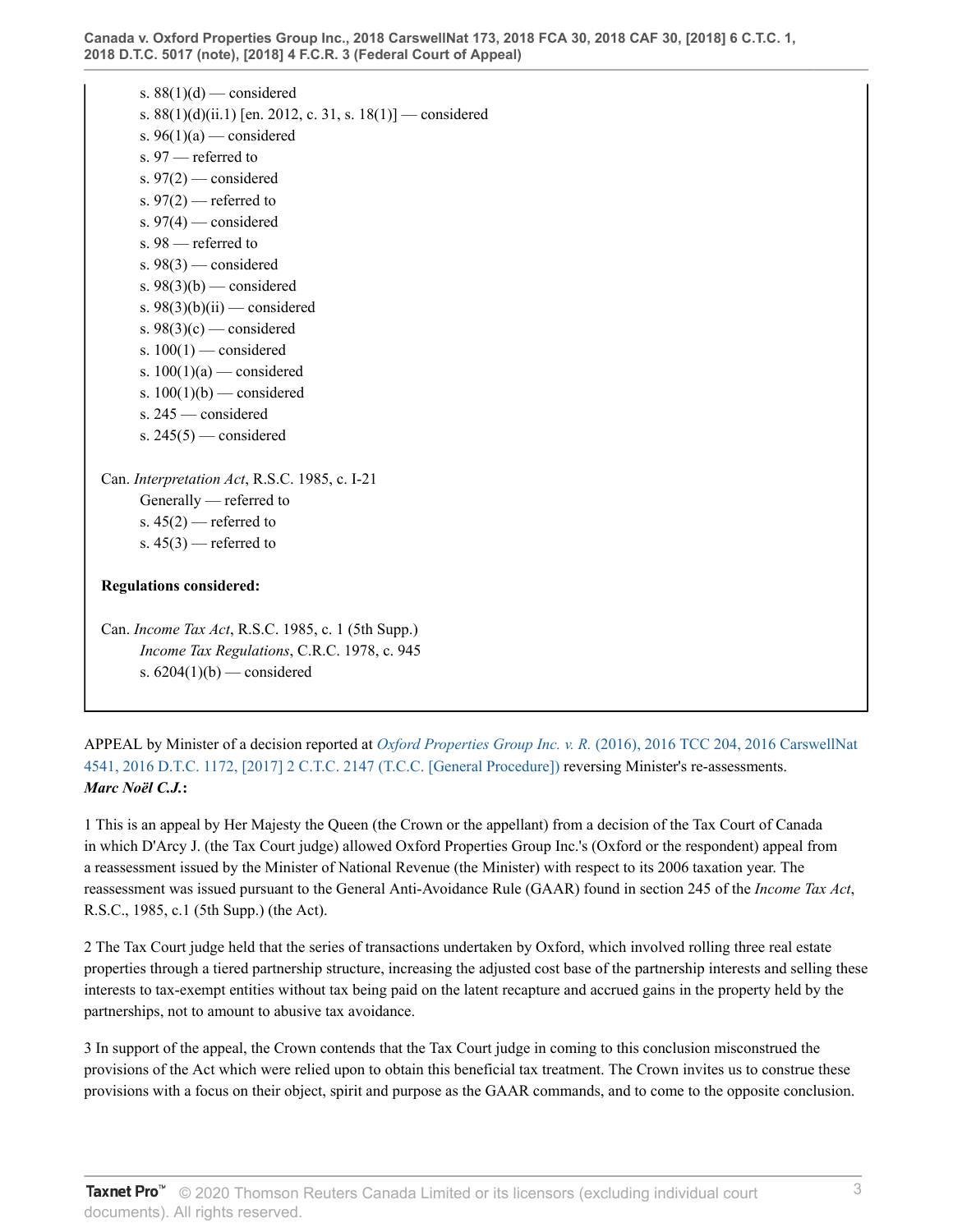4 For the following reasons, I am of the view that a proper construction of the provisions in issue supports the Crown's contention and that the Tax Court judge's conclusion of non-abuse cannot stand. However, I also agree with the respondent's alternative argument that the consequential adjustments made by the Minister pursuant to subsection 245(5) are not reasonable as they overshoot the abuse that was made of the provisions in issue. I therefore propose to allow the appeal in part only and refer the reassessment back to the Minister for reconsideration and reassessment in accordance with these reasons.

5 The provisions of the Act that are relevant to the analysis which follows are set out in the annex to the reasons.

### **FACTS**

6 The series of transactions unfolded over some five years and are complex. The details are fully set out in the Statement of Agreed Facts which is reproduced at Appendix A of the judgment under appeal (*[Oxford Properties Group Inc. v. R.](http://v3.taxnetpro.com/Document/I3d6bd7a9b25517ffe0540021280d79ee/View/FullText.html?originationContext=document&vr=3.0&rs=cblt1.0&transitionType=DocumentItem&contextData=(sc.Search))*, 2016 [TCC 204 \(T.C.C. \[General Procedure\]\)](http://v3.taxnetpro.com/Document/I3d6bd7a9b25517ffe0540021280d79ee/View/FullText.html?originationContext=document&vr=3.0&rs=cblt1.0&transitionType=DocumentItem&contextData=(sc.Search))). The following is an outline of the transactions as they unfolded with a focus on the statutory provisions that were used to achieve the tax benefit.

7 The respondent's predecessor, Old Oxford, was a publicly traded Canadian corporation and one of the largest real estate firms in North America. In 2001, BPC Properties Inc. made a proposal to takeover a substantial portion of the common shares of Old Oxford. The parties agreed that, prior to the takeover, Old Oxford would undertake a pre-closing arrangement and divest itself of certain real estate properties. The properties in question, the Atria Complex, the Richmond Adelaide Center (RAC) and the Calgary Eaton Center (CEC) (collectively the real estate properties), had high fair market values and low adjusted cost bases (ACB) and undepreciated capital costs (UCC).

8 In pursuance of this agreement, a first set of limited partnerships was created, namely OPGI Office LP and MRC Office LP (OPGI Office LP and MRC office LP are collectively referred to as the first tier partnerships). Using the rollover provided for under subsection 97(2), the RAC and CEC were transferred to OPGI Office LP whereas the Atria Complex was transferred to MRC Office LP. The elected amounts corresponded to the ACB and UCC of the properties. As such, the partnerships had hig h fair market values but the interests held by the partners in the partnerships had a low ACB. Pursuant to section 97, the properties held by the partnerships maintained their tax attributes, that is their low ACB and UCC.

9 Further restructuring resulted in the amalgamation of OPGI Amalco and MRC Amalco, the limited partners in each of the first tier partnerships. This newly formed entity was subsequently amalgamated with its sole shareholder. The result of the latter amalgamation was the formation of the respondent, Oxford. Following the amalgamations, the partnership interests in the first tier partnerships formerly held by OPGI Amalco and MRC Amalco were held by Oxford.

10 Because Oxford was formed by way of a vertical amalgamation, it became eligible for a bump pursuant to subsection 88(1), which allows a parent corporation to increase the tax cost of the non-depreciable capital property held by its subsidiary at the time of the amalgamation. Oxford was therefore able to increase, or bump, the ACB of the partnership interests it held in the first tier partnerships formerly held by OPGI Amalco and MRC Amalco. As a result, the first tier partnerships now had high fair market values and the partnership interests held by the partners had a high ACB while the properties held by the partnerships retained their low ACB and UCC.

11 The following step in the series was the formation of a second tier of partnerships in which the first tier partnerships became partners: MRC Office LP became a partner in Atria limited partnership (Atria LP) while OPGI Office LP became a partner in RAC limited partnership (RAC LP) as well as Calgary Eaton Center partnership (CEC LP). Oxford was therefore a partner in the first tier partnerships, which in turn held partnership interests in three newly formed partnerships (Atria LP, RAC LP and CEC LP are collectively referred to as the second tier partnerships).

12 On February 1, 2004, the first tier partnerships transferred the real estate properties to the second tier partnerships by way of rollovers pursuant to subsection 97(2). In exchange for debt and further partnership interests, MRC Office LP transferred the Atria Complex to Atria LP and OPGI Office LP transferred the RAC to RAC LP and its interest in the CEC to CEC LP. The elected amounts again corresponded to the tax cost of the property transferred, that is their ACB and UCC subject to a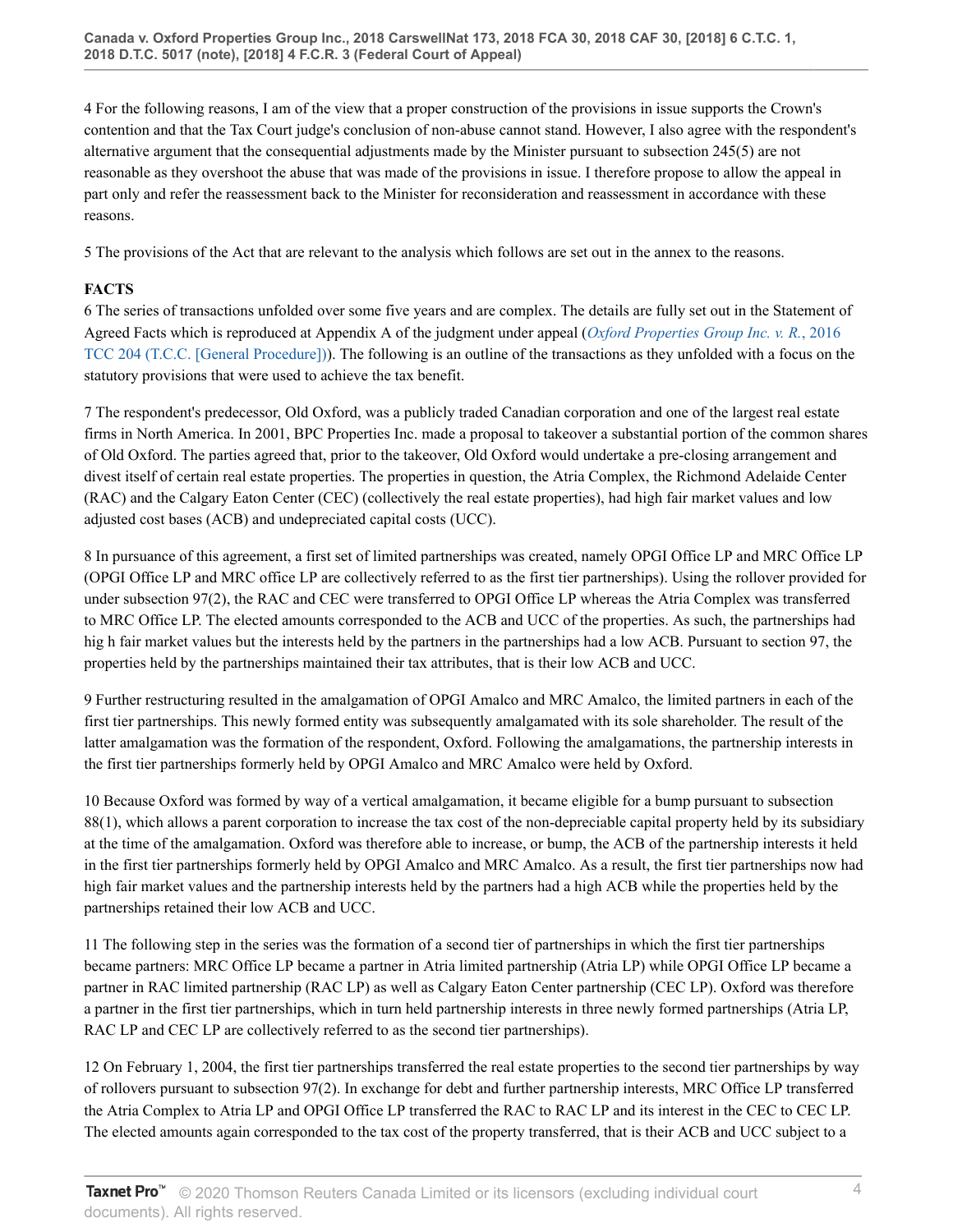slight variation with respect to the land portion of the CEC and the Atria Complex. As a result, the second tier partnerships had high fair market values and their partnership interests had low ACB. As was the case following the first rollovers, the real estate properties retained their low ACB and UCC.

13 The first tier partnerships were then dissolved. The property of the first tier partnerships, including the partnership interests which they held in the second tier partnerships, were distributed to their partners. This resulted in Oxford acquiring partnership interests in the second tier partnerships. As well, an election was made pursuant to subsection 98(3). This allowed Oxford to avail itself of a second bump and increase the ACB of the partnership interests it held in the second tier partnerships. As a result, the partnership interests held by Oxford in the second tier partnerships had high fair market values and ACB while the real estate properties retained their low ACB and UCC. This was the situation when, between September 2005 and July 2006, Oxford disposed of its partnership interests in the second tier partnerships to the tax-exempt entities.

14 Given the high ACB of the partnership interests sold by Oxford, little or no taxable capital gain was generated by the sale and, in one case, a capital loss resulted. The outcome is that even though the sale was made to tax-exempt entities, subsection 100(1) had no application. As a result, tax on the latent recapture and accrued gains inherent in the underlying real estate properties which had been deferred by reason of the rollovers was avoided altogether.

#### **- The reassessment**

15 The Minister canvassed several assessing positions before ultimately deciding to rely on the GAAR (Appeal Book, Vol. 3, p. 342). The Minister came to the view that, although the series of transactions complied with the letter of the law, the overall result was abusive. Specifically, the rollovers and bumps were used to increase the ACB of the partnership interests in the first and second tier partnerships in a manner which allowed Oxford to circumvent the application of subsection 100(1).

16 The reassessment denies the bumps in their entirety and applies subsection 100(1) on the resulting capital gain. This gives rise to a taxable capital gain of \$148,187,562.00. It is common ground that this taxable capital gain reflects recapture in the amount of \$116,591,744.00 and a taxable capital gain in the amount of \$32,203,408.00; \$21,285,500.00 being attributable to the depreciable property and \$10,917,908.00 being attributable to the non-depreciable property (Summary of relevant income inclusions under alternative methods; GAAR consequences; Appeal Book, Vol. 2, pp. 206, 422, 426, 430).

### **DECISION OF THE TAX COURT OF CANADA**

17 After dismissing Oxford's contention that the tax benefit which it achieved did not result from a series of avoidance transactions (Reasons, para. 76), the Tax Court judge devoted the remainder of his analysis to the issue of abuse. He did so by focussing on each of the steps undertaken by Oxford in order to circumvent the application of subsection 100(1).

18 With respect to the rollovers, the Tax Court judge concluded that subsection 97(2) permits tax to be "fully or partially avoided" upon the transfer of property to a partnership and that subsection 97(4) preserves recapture when the property so transferred is depreciable property (Reasons, paras. 107, 111). The Tax Court judge also found that when a partnership interest is purchased by a tax-exempt entity, subsection 97(2) must be considered in light of paragraph 69(11)(*b*) (Reasons, para. 121). Because the three year holding period set out in subsection 69(11) had been met in this case, the Tax Court judge concluded that subsection 97(2) had not been abused. He also found that, although the purpose of subsection 97(2) was to preserve the cost base and potential recapture in the real estate properties, the fact that little or no tax was paid on the sale of the partnership interests did not offend subsection 97(2) as its purpose is not to tax the partners when they dispose of their partnership interests on the accrued gain and latent recapture relating to property held by the partnership (Reasons, paras. 181, 186, 188).

19 As to the object, spirit and purpose of the bump provisions, the Tax Court judge held that subsection 88(1) prevents double taxation by allowing the disappearing ACB of a parent's shares in its subsidiary to be pushed down to other nondepreciable capital property while simultaneously preserving the tax attributes of depreciable property (Reasons, paras. 143-145). Subsection 98(3) functions in a similar manner and with a similar purpose, but with the view of preserving ACB in the disappearing partnership interests (Reasons, paras. 160-167).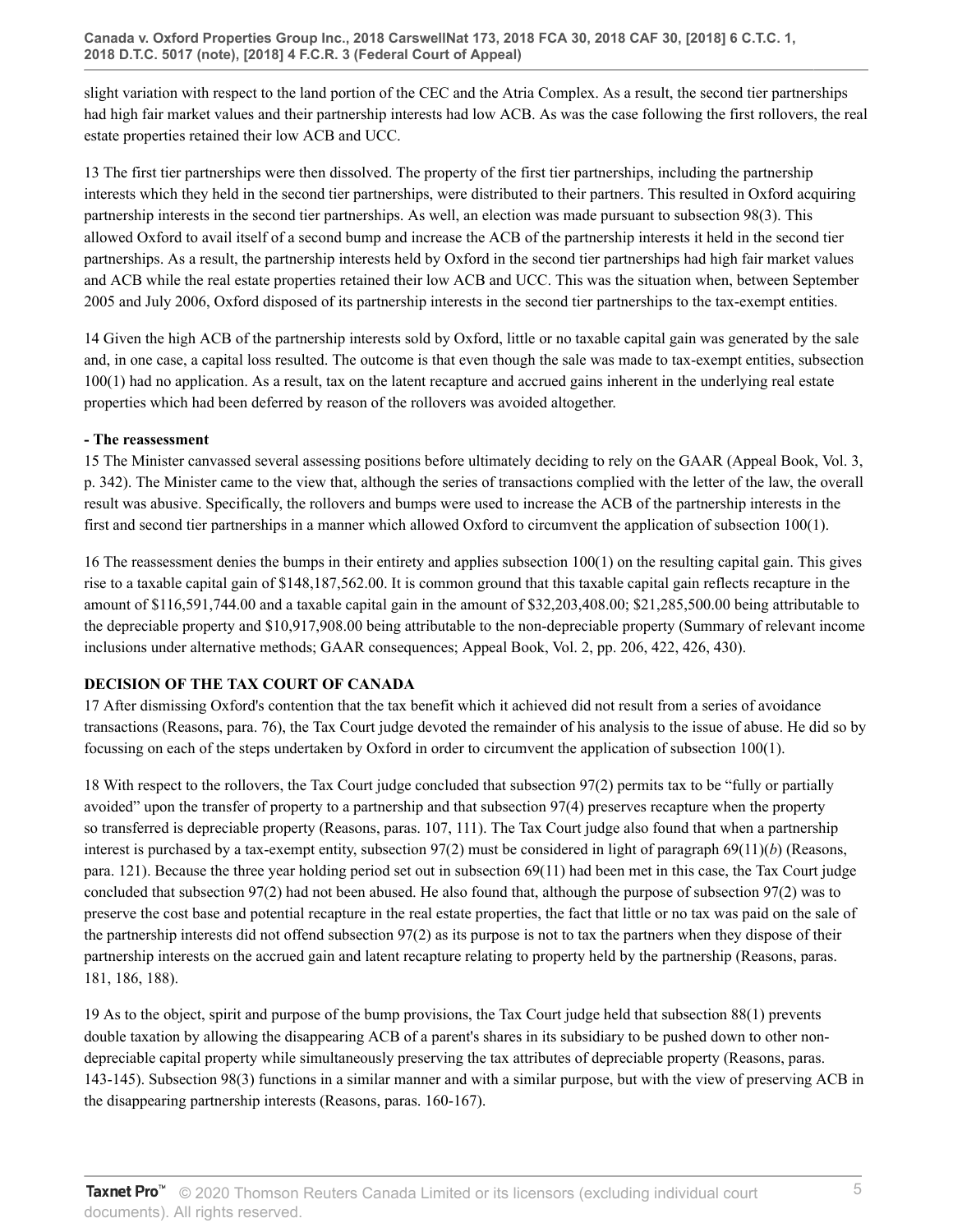20 The Tax Court judge also found that amendments made to section 88 in 2012 were relevant in construing the object, spirit and purpose of the bump provisions (Reasons, para. 153). He then proceeded to conclude that the purpose of sections 88 and 98, as they read before the amendments, was not to prohibit an "indirect" bump, preserve recapture or deny a bump based on the nature of the assets held by the partnerships (Reasons, para. 205). The Tax Court judge also held that the addition of subparagraph  $88(1)(d)(ii.1)$ , which would have prevented the result achieved by Oxford, reflects a change in the law rather than a clarification (Reasons, para. 211). As a result, Oxford's use of the bumps did not frustrate the object, spirit or purpose of the provisions which were relied upon.

21 The Tax Court judge then turned to subsection 100(1). He observed that the purpose of that provision was straightforward: to tax at a rate of 50% the portion of the capital gain realized on the sale of a partnership interest attributable to an increase in the value of non-depreciable property and to tax at a rate of 100% any portion of the gain that is attributable to depreciable property (Reasons, paras. 172-173). Taxing the portion of the gain attributable to an increase in the value of depreciable property at the rate of 100% ensures that "recaptured depreciation" is taxed at the same rate as it would have been, had the property been sold to a tax-exempt entity directly (Reasons, para. 174).

22 However, the operation of subsection 100(1) is based on the gain otherwise determined under the Act (Reasons, para. 217). Given that the ACB of the partnership interests and the resulting gain were properly computed when regard is had to the bumps, subsection 100(1) was not abused. Moreover, had Parliament intended subsection 100(1) to operate as a "look through", it would have drafted subsection  $100(1)$  in a manner similar to subparagraph  $88(1)(d)(ii.1)$  (Reasons, para. 216).

23 Having found that no abuse had been demonstrated, the Tax Court judge allowed the respondent's appeal insisting that it had engaged in a proper exercise of tax minimization (Reasons, para. 219).

## **POSITION OF THE PARTIES**

### **- The Crown**

24 The appellant argues that Oxford used subsection  $97(2)$ , paragraph  $88(1)(d)$  and subsection  $98(3)$  in order to avoid recapture that would normally arise pursuant to subsection 100(1) (Memorandum of the appellant, para. 43). In concluding that this did not give rise to an abuse, the Tax Court judge erred in his analysis of these provisions and failed to consider the overall result achieved by Oxford (Memorandum of the appellant, para. 36).

25 The Crown argues that the Tax Court judge's analysis of subsection 100(1) was confined to the words or the text (Memorandum of the appellant, para. 51). The Tax Court judge further ignored that subsection 100(1) is located in Subdivision j, which deals with partnerships, and contemplates the tax consequences of the sale of a partnership interest (*ibidem*). Equally ignored was the reason why subsection 100(1) modifies the computation of the capital gain in the way that it does (Memorandum of the appellant, para. 52). According to the Crown, subsection 100(1) ensures that recapture is realized and taxed on the sale of a partnership interest to a tax-exempt entity as otherwise it will escape taxation altogether (Memorandum of the appellant, para. 56).

26 The Crown further argues that the Tax Court judge committed two errors in his analysis of subsection 97(2). First, he conflated the deferral and avoidance of tax. While subsection 97(2) allows for the deferral of capital gains which would otherwise arise because there has been no change in the transferor's economic position, it was not designed to avoid the taxation of the deferred gain (Memorandum of the appellant, para. 63). Second, the Tax Court judge's understanding of this provision was clouded by his misunderstanding of subsection 69(11). The reason why subsection 69(11) did not apply was not because the three year holding period was respected, but because there was no subsequent sale of the real estate properties. Even if the partnership interests qualified as "substituted property", no exemption was available because Oxford, the vendor, was a taxable corporation (Memorandum of the appellant, para. 71). The Crown also submits that subsection  $69(11)$  deals with a different factual situation and has its own rationale; the Tax Court judge ought to have focused his analysis on subsection 100(1) (Memorandum of the appellant, para. 72).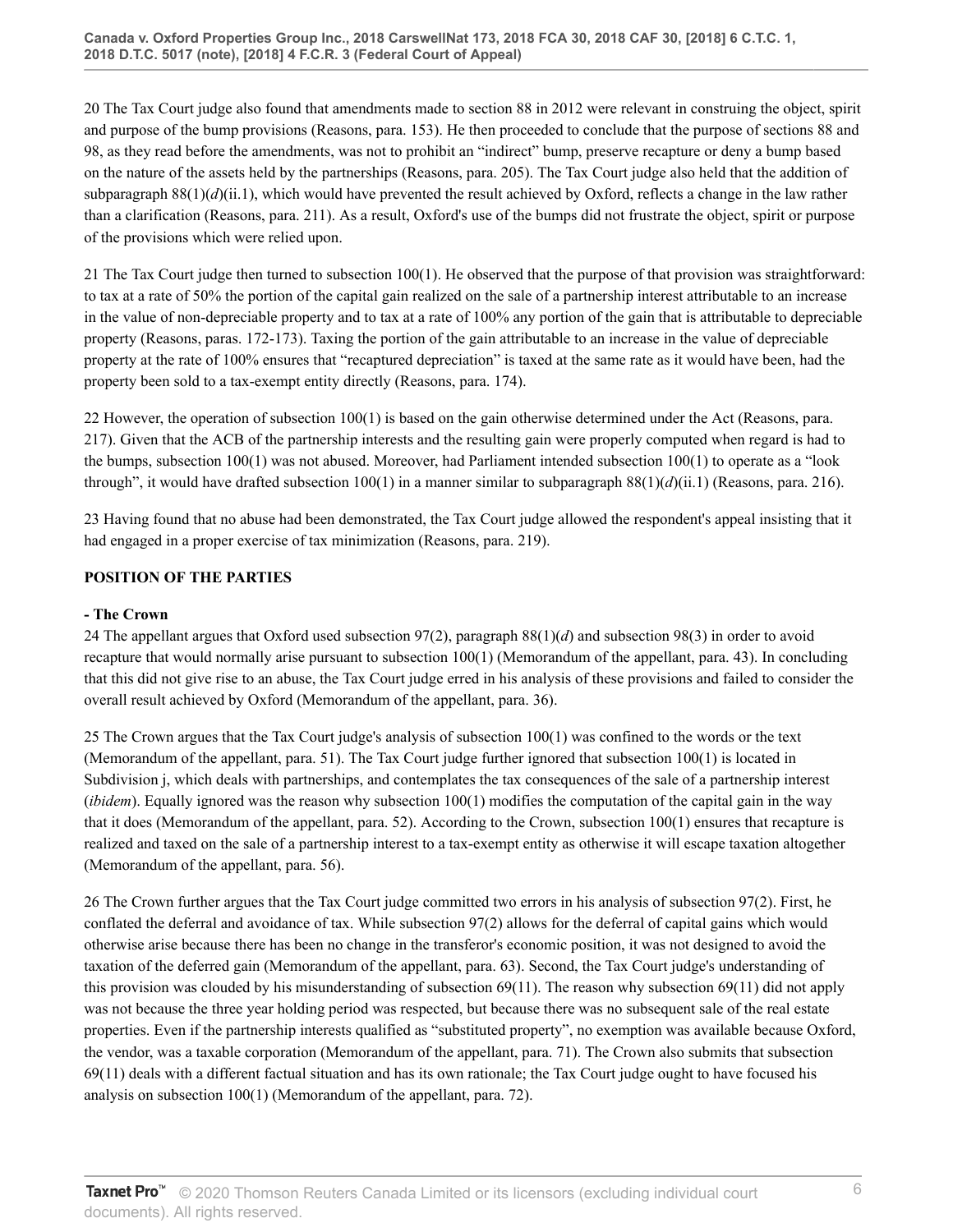27 The Crown further argues that the purpose of the bump under section 88 is to preserve a tax basis embedded in non-depreciable capital property which would otherwise disappear. The bump allows this tax basis to be transferred to other non-depreciable capital property with similar tax attributes. Depreciable property is ineligible for the bump as it is taxed differently. Subsection 98(3) also excludes depreciable property again because it is "an asset of a different nature" (Memorandum of the appellant, paras. 73-80).

28 Nothing under the legislative scheme as it stood at the time suggests that the bump in the value of depreciable property through the interposition of a partnership was permissible. The 2012 amendments therefore merely confirm that one cannot do indirectly what is not permitted to be done directly. Indeed, the Budgetary Supplementary Information released at the time of its enactment indicates that this amendment was intended to "clarify" the law rather than modify it (Memorandum of the appellant, para. 85).

29 The Crown also argues that the Tax Court judge erred in considering the Minister's treatment of the Dufferin Mall and the René Lévesque transactions in order to determine whether paragraphs 88(1)(*c*) and (*d*) and subsection 98(3) were abused. A GAAR analysis is not a comparative analysis and the Minister's treatment of these properties is irrelevant. In any event, the reason why the Minister did not invoke the GAAR on the Dufferin Mall transaction is because the partnership interests were sold to a taxable entity so that the deferred taxes will eventually be paid whereas the transfer of the property to the partnerships in the René Lévesque transaction was not part of the series of transactions (Memorandum of the appellant, paras. 99-103).

30 The overall result of the series was the circumvention of subsection 100(1). A reasonable consequence would therefore be the denial of the bumps in order for subsection 100(1) to have its intended effect. Subsection 100(1) "exacts a price" to the extent that capital gains realized on depreciable property are taxed at a rate of 100%. However, this is the price that Parliament has imposed for trying to avoid recapture (Memorandum of the appellant, para. 106).

#### **- Oxford**

31 The respondent supports the conclusion reached by the Tax Court judge and essentially adopts the reasons that he gave. It adds that he purposively construed the provisions in issue and considered the overall result of the series of transactions (Memorandum of the respondent, para. 70). In the event that the GAAR applies, Oxford argues that the tax adjustments brought about by the reassessment overshoot the abuse which they seek to correct and are as such unreasonable (Memorandum of the respondent, para. 122).

32 The Tax Court judge correctly understood that subsection 97(2) must be construed in light of subsection 69(11). This latter provision indicates that Parliament made the conscious decision that latent recapture and accrued capital gains could go unpaid in the context of transactions involving a tax-exempt purchaser, where the three year holding period is met (Memorandum of the respondent, para. 96). Oxford argues that paragraph 69(11)(*b*) deals "exclusively with tax-deferred transfers to partnerships under 97(2)" and prescribes the limited circumstances in which the benefit of a rollover can be denied (Memorandum of the respondent, para. 56).

33 The Tax Court judge also correctly concluded that any rule against "indirect bumping" would have to be based on a broad policy that is not grounded in the Act (Memorandum of the respondent, para. 107). He also correctly discerned that the 2012 amendments implement a change in this policy (Memorandum of the respondent, para. 119). Oxford argues that section 88 sets out explicitly and exhaustively the circumstances in which a bump can be denied. Nowhere do these rules deny the bump where property is pre-packaged and sold to a tax-exempt entity (Memorandum of the respondent, para. 51).

34 Oxford further argues that, as the Tax Court judge correctly concluded, the purpose of subsection 100(1) is not to tax accrued gains on the property held by a partnership. The starting point is the actual gain calculated under the usual rules (Memorandum of the respondent, paras. 115-116).

35 In the event that the GAAR applies, Oxford argues that the Crown's assessment is punitive because the disallowance of the bumps affects the computation of the entire capital gain, not just recapture (Memorandum of the respondent, para. 124).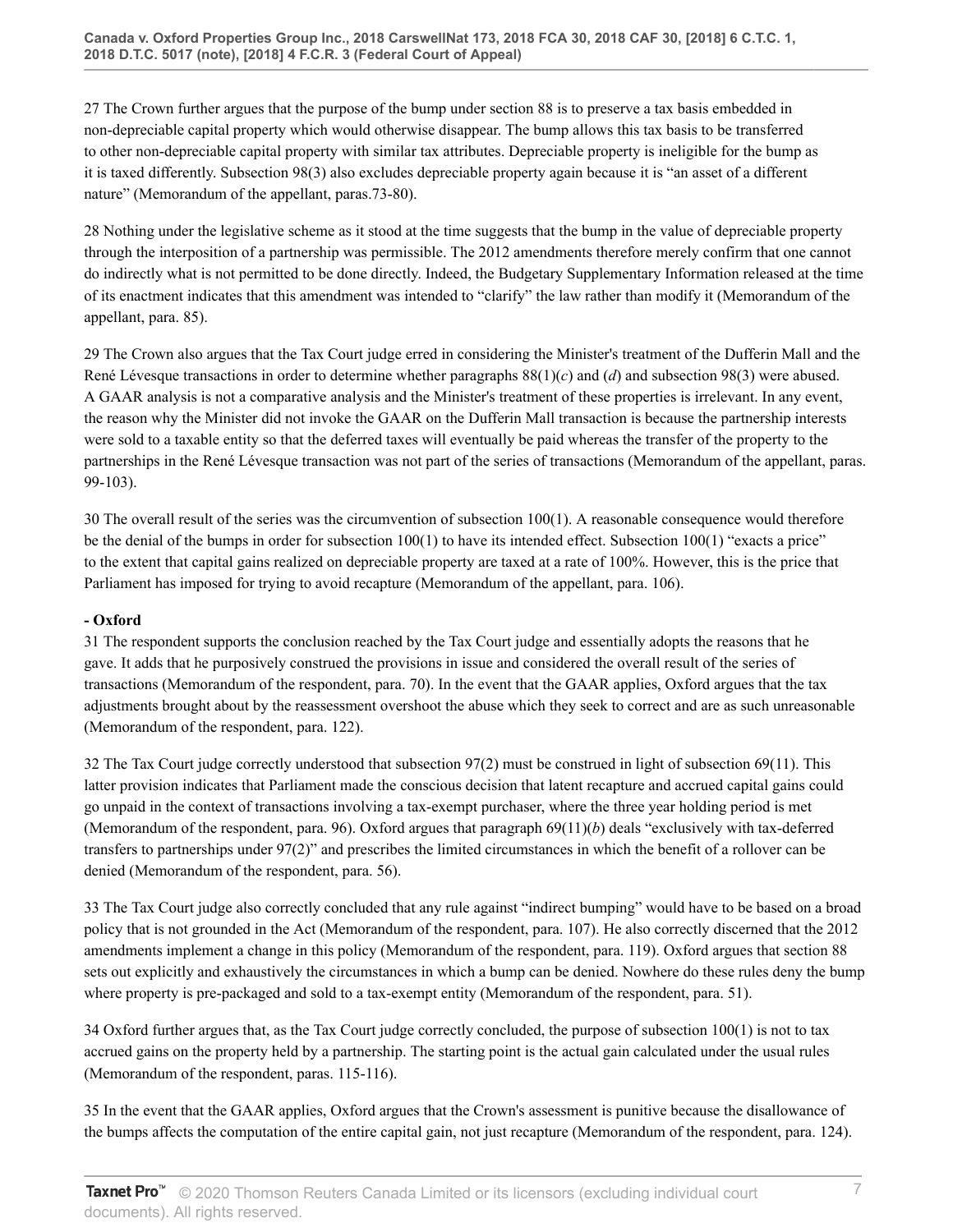The adjustment should be limited to the latent recapture which, based on the Crown's own theory, reflects the only income which was avoided. It adds that in any event the adjustment should be corrected so as not to tax 100 percent of the capital gain portion of the adjustment pertaining to the depreciable property (Memorandum of the respondent, paras. 121-126).

### **ANALYSIS AND DISPOSITION**

36 In a GAAR analysis, three questions must be addressed: was there a tax benefit? If so, were the transactions which gave rise to this benefit avoidance transactions? If so, were the avoidance transactions abusive? (*[Copthorne Holdings Ltd. v. R.](http://v3.taxnetpro.com/Document/Ib6468171105f07f8e0440021280d79ee/View/FullText.html?originationContext=document&vr=3.0&rs=cblt1.0&transitionType=DocumentItem&contextData=(sc.Search))*, [\[2011\] 3 S.C.R. 721 \(S.C.C.\)](http://v3.taxnetpro.com/Document/Ib6468171105f07f8e0440021280d79ee/View/FullText.html?originationContext=document&vr=3.0&rs=cblt1.0&transitionType=DocumentItem&contextData=(sc.Search)) [*[Copthorne](http://v3.taxnetpro.com/Document/Ib6468171105f07f8e0440021280d79ee/View/FullText.html?originationContext=document&vr=3.0&rs=cblt1.0&transitionType=DocumentItem&contextData=(sc.Search))*] at para. 33, citing *[Canada Trustco Mortgage Co. v. R.](http://v3.taxnetpro.com/Document/I8d7d939394245dece0440003ba833f85/View/FullText.html?originationContext=document&vr=3.0&rs=cblt1.0&transitionType=DocumentItem&contextData=(sc.Search))*, 2005 SCC 54, [2005] 2 [S.C.R. 601 \(S.C.C.\)](http://v3.taxnetpro.com/Document/I8d7d939394245dece0440003ba833f85/View/FullText.html?originationContext=document&vr=3.0&rs=cblt1.0&transitionType=DocumentItem&contextData=(sc.Search)) at paras. 18, 21, 36).

37 In the present case, the respondent conceded that: the deferred tax on the accrued gains and recapture pursuant to subsection 97(2); the bumps in the ACB of the partnership interests in the first and second tier partnerships by virtue of subsections 88(1) and 98(3); and the reduction of tax payable on the sale of the partnership interests to the exempt entities, all give rise to a tax benefit (Reasons, para. 58). As to the second question, the Tax Court judge found that the sale of the partnership interests to the exempt entities was part of a series of transactions that contained one or more avoidance transactions (Reasons, para. 76). The respondent does not challenge this finding in this appeal.

38 The only question which arises in this appeal turns on the abuse analysis. Specifically, does the elimination of the capital gain on the sale of the partnership interests to the exempt entities by the use of the bumps and the consequential avoidance of recapture under subsection 100(1) frustrate this provision and the other provisions relied upon in order to achieve this result?

### **- Standard of review**

39 The inquiry as to whether there has been an abuse gives rise to a question of mixed fact and law and is therefore subject to the standard of palpable and overriding error (*Trustco* at para. 44; *Housen v. Nikolaisen*[, 2002 SCC 33, \[2002\] 2 S.C.R. 235](http://v3.taxnetpro.com/Document/I17a3d4299a0372cbe0540021280d79ee/View/FullText.html?originationContext=document&vr=3.0&rs=cblt1.0&transitionType=DocumentItem&contextData=(sc.Search)) [\(S.C.C.\)](http://v3.taxnetpro.com/Document/I17a3d4299a0372cbe0540021280d79ee/View/FullText.html?originationContext=document&vr=3.0&rs=cblt1.0&transitionType=DocumentItem&contextData=(sc.Search)) at para. 37 [*[Housen](http://v3.taxnetpro.com/Document/I17a3d4299a0372cbe0540021280d79ee/View/FullText.html?originationContext=document&vr=3.0&rs=cblt1.0&transitionType=DocumentItem&contextData=(sc.Search))*]). However, the abuse analysis proceeds in two stages. The first stage requires the determination of the object, spirit and purpose of the provisions giving rise to the tax benefit while the second turns on whether the provisions, so construed, were frustrated by the tax benefit achieved (*Trustco* at para. 44). The object, spirit and purpose of a provision is discerned by way of statutory interpretation (*[Copthorne](http://v3.taxnetpro.com/Document/Ib6468171105f07f8e0440021280d79ee/View/FullText.html?originationContext=document&vr=3.0&rs=cblt1.0&transitionType=DocumentItem&contextData=(sc.Search))* at para. 70). This gives rise to a question of law and is an extricable part of the analysis. It is therefore subject to the standard of correctness (*Trustco* at para. 44; *[Housen](http://v3.taxnetpro.com/Document/I17a3d4299a0372cbe0540021280d79ee/View/FullText.html?originationContext=document&vr=3.0&rs=cblt1.0&transitionType=DocumentItem&contextData=(sc.Search))* at paras. 8, 37).

#### **- Construction under the GAAR**

40 In order to situate the discussion which follows, it is useful to first consider the approach to statutory construction called for under the GAAR at the abuse stage of the analysis.

41 The distinction between a word-based construction and an object, spirit and purpose interpretation in a GAAR context was carefully delineated by the Supreme Court in *[Copthorne](http://v3.taxnetpro.com/Document/Ib6468171105f07f8e0440021280d79ee/View/FullText.html?originationContext=document&vr=3.0&rs=cblt1.0&transitionType=DocumentItem&contextData=(sc.Search))*:

[66] The GAAR is a legal mechanism whereby Parliament has conferred on the court the unusual duty of going behind the words of the legislation to determine the object, spirit or purpose of the provision or provisions relied upon by the taxpayer. While the taxpayer's transactions will be in strict compliance with the text of the relevant provisions relied upon, they may not necessarily be in accord with their object, spirit or purpose. [...]

### 42 The Court went on to explain:

[70] The object, spirit or purpose can be identified by applying the same interpretive approach employed by this court in all questions of statutory interpretation—a "unified textual, contextual and purposive approach" (*Trustco*, at para. 47; *Lipson v. Canada*[, 2009 SCC 1 \(CanLII\),](http://v3.taxnetpro.com/Document/I8d7d93935ae45dece0440003ba833f85/View/FullText.html?originationContext=document&vr=3.0&rs=cblt1.0&transitionType=DocumentItem&contextData=(sc.Search)) [\[2009\] 1 S.C.R. 3,](http://v3.taxnetpro.com/Document/I8d7d93935ae45dece0440003ba833f85/View/FullText.html?originationContext=document&vr=3.0&rs=cblt1.0&transitionType=DocumentItem&contextData=(sc.Search)) at para. 26). While the approach is the same as in all statutory interpretation, the analysis seeks to determine a different aspect of the statute than in other cases. In a traditional statutory interpretation approach the court applies the textual, contextual and purposive analysis to determine what the words of the statute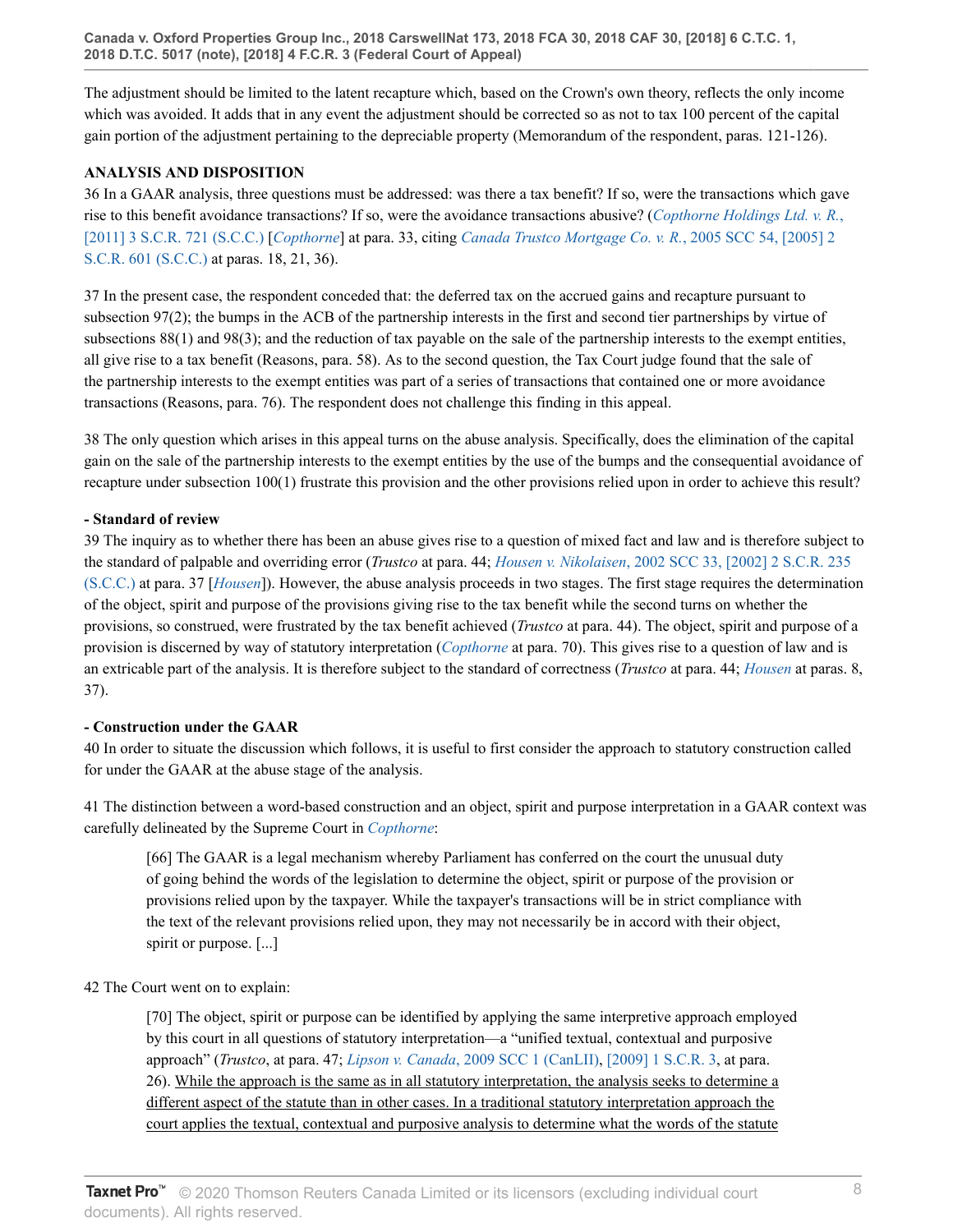mean. In a GAAR analysis thetextual, contextual and purposive analysis is employed to determine the object, spirit or purpose of a provision. Here the meaning of the words of the statute may be clear enough. The search is for the rationale that underlies the words that may not be captured by the bare meaning of the words themselves. However, determining the rationale of the relevant provisions of the Act should not be conflated with a value judgment of what is right or wrong nor with theories about what tax law ought to be or ought to do.

(My emphasis)

A GAAR analysis can therefore lead to a result that is different from that obtained by a traditional, textual, contextual and purposive interpretation focused on the meaning of the words of the relevant provisions.

43 The Supreme Court further explained that by invoking the GAAR, the Minister necessarily concedes that based on a traditional approach, the tax benefit is properly attained:

[109] [...] When the Minister invokes the GAAR, he is conceding that the words of the statute do not cover the series of transactions at issue. Rather, he argues that although he cannot rely on the text of the statute, he may rely on the underlying rationale or object, spirit and purpose of the legislation to support his position.

44 Although the GAAR is based on the premise that the construction which it commands will lead to a different result than that obtained on the basis of a word-based analysis, the Court was quick to point out that this will not always be the case:

[110] I do not rule out the possibility that in some cases the underlying rationale of a provision would be no broader than the text itself. Provisions that may be so construed, having regard to their context and purpose, may support the argument that the text is conclusive because the text is consistent with and fully explains its underlying rationale.

[111] However, the implied exclusion argument is misplaced where it relies exclusively on the text of the PUC provisions without regard to their underlying rationale. If such an approach were accepted, it would be a full response in all GAAR cases, because the actions of a taxpayer will always be permitted by the text of the Act.As noted in OSFC, if the Court is confined to a consideration of the language of the provisions in question, without regard to their underlying rationale, it would seem inevitable that the GAAR would be rendered meaningless (para. 63).

(My emphasis)

45 It is clear from the above that in all cases, the GAAR requires the Court to look into the underlying rationale of the provisions relied upon in order to obtain the tax benefit. This goes to the heart of the Crown's contention that rather than giving the relevant provisions a meaning which accords with their object, spirit and purpose, the Tax Court judge confined the effect of these provisions to their wording. According to the Crown, this narrow construction of the relevant provisions cannot stand as it is based on an erroneous assessment of the impact of subsequent amendments brought to the Act in 2012, many years after the series of transactions unfolded.

46 I will come back to this later but I note for now that subsequent amendments cannot be assumed to alter or confirm the prior state of the law (see subsections 45(2) and (3) of the *Interpretation Act*, R.S.C., 1985, c. I-21 (the *Interpretation Act*)). The recent decision of this Court in *[Univar Holdco Canada ULC v. The Queen](http://v3.taxnetpro.com/Document/I5bd31f367dbf3f96e0540021280d7cce/View/FullText.html?originationContext=document&vr=3.0&rs=cblt1.0&transitionType=DocumentItem&contextData=(sc.Search))*, 2017 FCA 207 (F.C.A.) at paragraphs 23 to 27 illustrates the point that in a GAAR context, the provisions used to obtain the tax benefit must first be construed on their own. Only then can one say whether a subsequent amendment that touches upon the same subject matter confirms or alters the prior state of the law.

### **- Statutory context**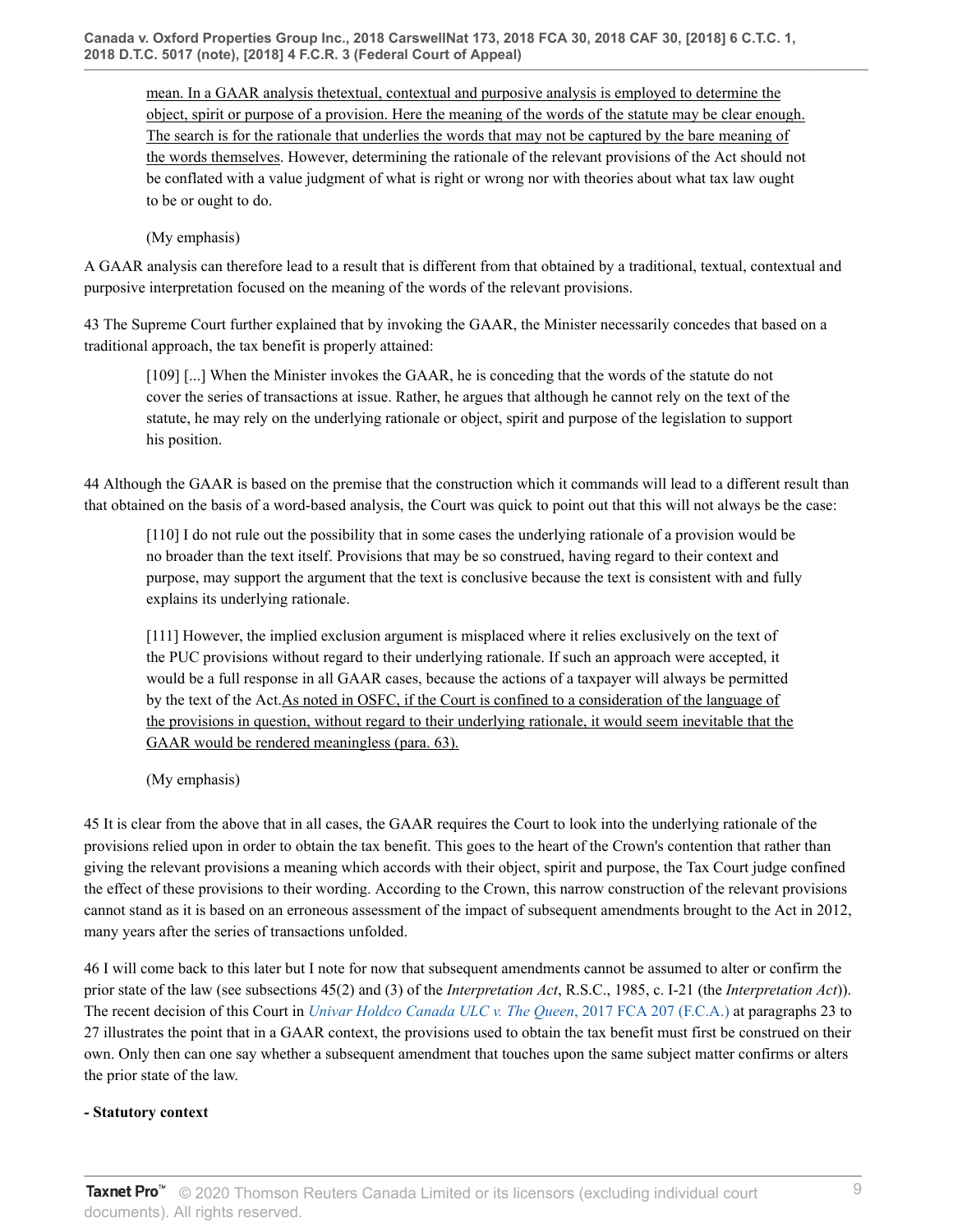47 Before turning to the analysis, it is useful to say a few words about the tax treatment of partnerships, the distinction between capital property and depreciable capital property and the context in which subsection 100(1) was enacted in 1972.

48 Partnerships have a hybrid status under the Act. Although partnership income is allocated to the partners, it is computed "as if the partnership were a separate person" (paragraph  $96(1)(a)$ ). Because partnerships are distinct from the partners at the income computation stage—Division B—computation of income—they, much like corporations, can hold assets, in which case the interest of the partners in those assets is reflected by their partnership interests. Partnership interests are distinct from the underlying property held by the partnership and can be subject to a different treatment under the Act.

49 Depreciable property is by definition capital property (subsection 54(*a*)) and the disposition of capital property for proceeds which exceed its ACB—essentially the capital cost in the case of depreciable capital property (see paragraph 54(*a*) (i))—gives rise to a capital gain, 50% of which is taxable. To this extent, the tax treatment of depreciable and non-depreciable capital property is identical.

50 However, only capital property that comes within the definition of "depreciable property" in subsection 13(21) essentially capital property that is used in the income making process and with respect to which capital cost allowance (CCA) may be claimed—can give rise to recapture. In simplified terms, CCA allows for a 100% deduction of the annual rate of depreciation authorized by regulation and recapture essentially brings back into income the excess CCA claimed, as revealed by the difference between the selling price of a depreciable property and its UCC as it stood when sold. In contrast with a capital gain derived from the disposition of depreciable property, recapture gives rise to a 100% inclusion given that it recuperates a 100% deduction (For a more detailed explanation of the workings of the capital cost allowance system see *Duncan v. R.*[, 2002 FCA 291, \[2003\] 2 F.C.R. 25 \(Fed. C.A.\)](http://v3.taxnetpro.com/Document/I8d7d9393d13b5dece0440003ba833f85/View/FullText.html?originationContext=document&vr=3.0&rs=cblt1.0&transitionType=DocumentItem&contextData=(sc.Search)) [*[Water's Edge](http://v3.taxnetpro.com/Document/I8d7d9393d13b5dece0440003ba833f85/View/FullText.html?originationContext=document&vr=3.0&rs=cblt1.0&transitionType=DocumentItem&contextData=(sc.Search))*] at paragraphs 37 to 41).

51 Subsection 100(1) was enacted at the time when the capital gains system was introduced in 1972. The concern which it addresses is the sale of partnership interests to tax-exempt entities in circumstances where the underlying assets comprise property, the disposition of which can give rise to a 100% rate of inclusion—*i.e*.: depreciable capital property, resource property and other types of property that are subject to a 100% rate of inclusion. A partnership interest, being capital property, will be subject to capital gain treatment when sold—unless held on a trading account—and the purchaser will eventually be subject to tax on any latent recapture in the underlying depreciable property when it is disposed of.

52 However, where the purchaser of the partnership interest is a non-taxable entity, the recapture of excessive depreciation will never take place. Subsection 100(1) prevents this potential revenue loss by making the disposing partners liable for tax on 100% of any portion of the gain resulting from the sale of their partnership interests which can be attributed to depreciable capital property held by the partnership based on its pro-rated value.

53 I now turn to the object, spirit and purpose analysis of the provisions that were used in order to avoid the application of subsection  $100(1)$ .

### **- Subsection 97(2)**

54 In implementing the first step of the series, Old Oxford used the subsection 97(2) rollover on the transfer of the real estate properties to the first tier partnerships. Subsection 97(2) was also used when these properties were later transferred to the second tier partnerships.

55 Subsection 97(2) allows for the transfer of property—including non-depreciable capital property, depreciable capital property and inventory—to a partnership on a tax deferred basis subject to a joint election being filed by the partners. In this case, where the ACB was elected with respect to the land portion of the property—*i.e*.: the non-depreciable capital property —and the UCC was elected with respect to the buildings erected thereon—*i.e*.: the depreciable capital property—the accrued capital gain and the recapture which would otherwise have resulted from the transfer by virtue of subsection 97(1) were deferred. This last provision provides that the partners, upon contributing property to a partnership, are deemed to receive proceeds equal to the fair market value of the transferred property.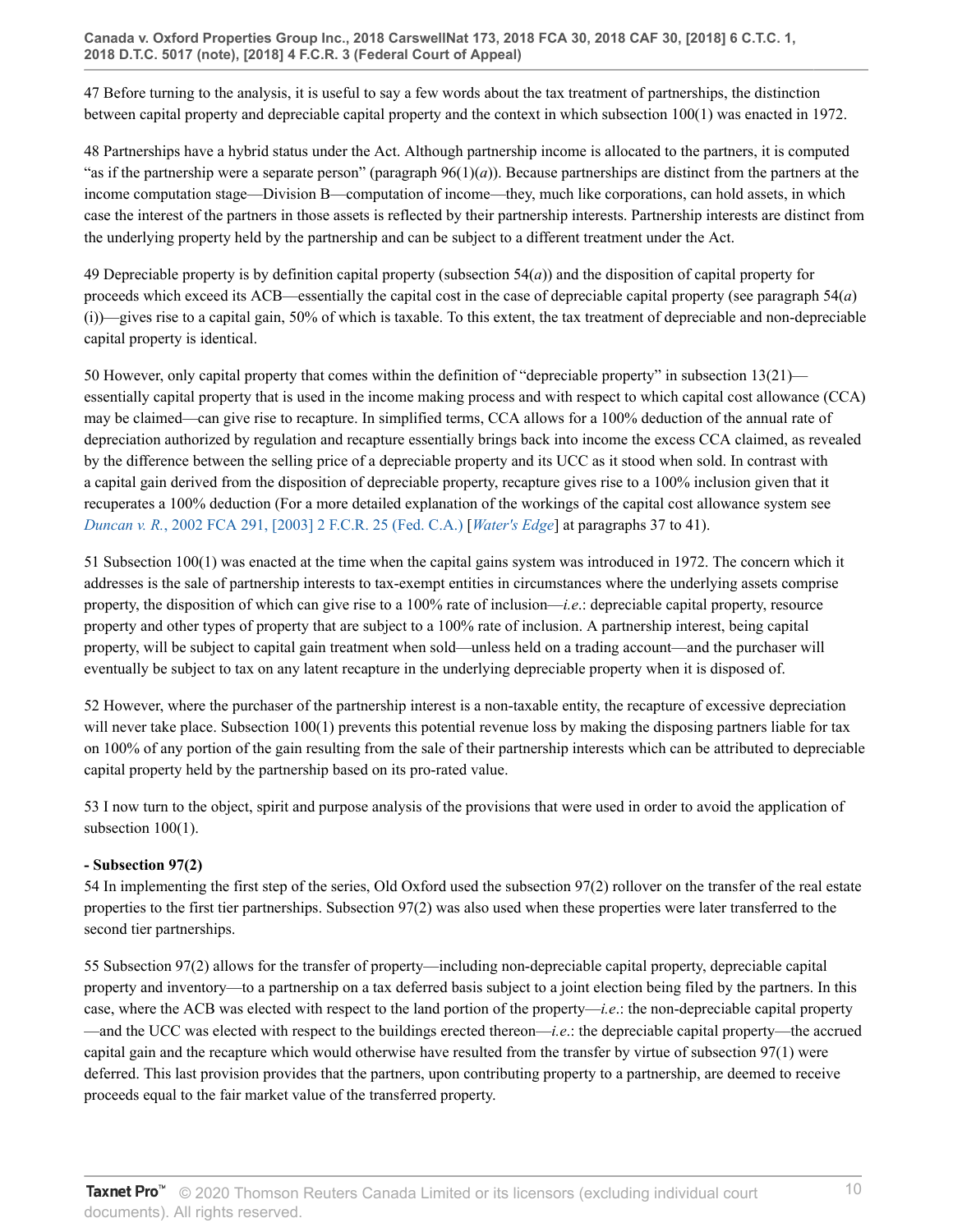56 Rollovers, including the one provided for in subsection 97(2), defer the tax consequences of transfers which take place amongst selected groups such as shareholders and their corporations (subsection 85(1)) and partners and their partnerships (subsection 97(2)), the premise being that no tax consequences should be recognized given that there is no fundamental change in ownership—*i.e*.: rather than holding the transferred property, the transferor holds a partnership interest or shares having the same value (Vern Krishna, *The Fundamentals of Canadian Income Tax*, 9th ed. (Toronto: Thomson/Carswell, 2006) at p. 1112).

57 The logic behind rollovers as revealed by the mechanism used to give effect to them—*i.e*.: the fact that a transferor's deemed proceeds become the transferee's deemed cost—ACB or UCC as the case may be—makes it clear that any tax thereby deferred will be paid on a subsequent disposition giving rise to a change in the transferor's economic position. As was said in direct reference to subsection 97(2): "tax is not avoided; it is deferred [...]" (*[Continental Bank of Canada v. R.](http://v3.taxnetpro.com/Document/I8d7d93943bdd5dece0440003ba833f85/View/FullText.html?originationContext=document&vr=3.0&rs=cblt1.0&transitionType=DocumentItem&contextData=(sc.Search))* (1994), [94 D.T.C. 1858 \(T.C.C.\)](http://v3.taxnetpro.com/Document/I8d7d93943bdd5dece0440003ba833f85/View/FullText.html?originationContext=document&vr=3.0&rs=cblt1.0&transitionType=DocumentItem&contextData=(sc.Search)) at 1872, aff'd [\(1996\), 96 D.T.C. 6355 at 6368 \(Fed. C.A.\).](http://v3.taxnetpro.com/Document/I8d7d93941f7f5dece0440003ba833f85/View/FullText.html?originationContext=document&vr=3.0&rs=cblt1.0&transitionType=DocumentItem&contextData=(sc.Search)) This flows from both the wording and the object, spirit and purpose of subsection 97(2).

58 Indeed, subsection 97(4) ensures this result in express terms with respect to recapture by providing that where depreciable property is transferred to a partnership for proceeds which exceed the transferor's capital cost, this cost becomes the partnership capital cost and the difference is deemed to have been taken as CCA by the partnership.

59 Against this background, it must be acknowledged that the object, spirit and purpose of subsections 97(2) and 97(4) is to track the tax attributes of depreciable property in order to ensure that deferred recapture and gains are subsequently taxed.

60 The respondent argues that this treatment does not apply to all situations where a tax-exempt entity is involved. It points to the fact that a tax-exempt entity is permitted to be a member of a partnership. As such, a partnership could sell property that was rolled into it at its tax cost pursuant to subsection 97(2) with the result that any excess recapture shown to have been claimed on the subsequent sale of the property would go untaxed to the extent that it is allocated to the tax-exempt partner.

61 That is so. Parliament has not provided for every situation where the interposition of a tax-exempt entity can give rise to revenue losses but it can be seen, when regard is had to subsection  $100(1)$ , that when partnership interests are sold to exempt entities, latent recapture was not intended to go untaxed. This treatment is consistent with the object, spirit and purpose of subsection 97(2).

62 The Tax Court judge did not construe subsection 97(2) this way. He focussed his attention on the three year holding period set out in subsection  $69(11)$  of the Act, and concluded that subsection  $97(2)$  is not frustrated when deferred recapture goes untaxed, so long as this holding period is met.

63 All are agreed that subsection 69(11) can have no application in this case because even if it were otherwise applicable, the three year holding period was respected. This provision, specifically paragraph 69(11)(*b*), envisages an initial disposition of property for an amount below its fair market value in circumstances where planning steps have been taken in order to allow the taxpayer to "benefit" ("profiter" in the French text) from a tax exemption available to any person on "any income arising on a subsequent disposition" of the property. Where this can be shown, the provision deems the initial disposition to have taken place at fair market value. However, subsection 69(11) ceases to apply if the property originally transferred is kept by the transferee for a minimum period of three years and no arrangements can be shown to have been made for a subsequent distribution within this period.

64 The Tax Court judge's reasoning for holding that this three year limitation is part of the object, spirit and purpose of subsection 97(2) is as follows (Reasons, para. 193):

I agree with counsel for the [respondent] that Parliament is presumed to know the law and to take the law into account when making amendments.[Footnote omitted] Parliament was aware of the three-year limitation at the time it extended the application of subsection 69(11) to tax-exempt entities. Thus, when it amended subsection  $69(11)$  it made the positive decision to limit the application of subsection  $69(11)$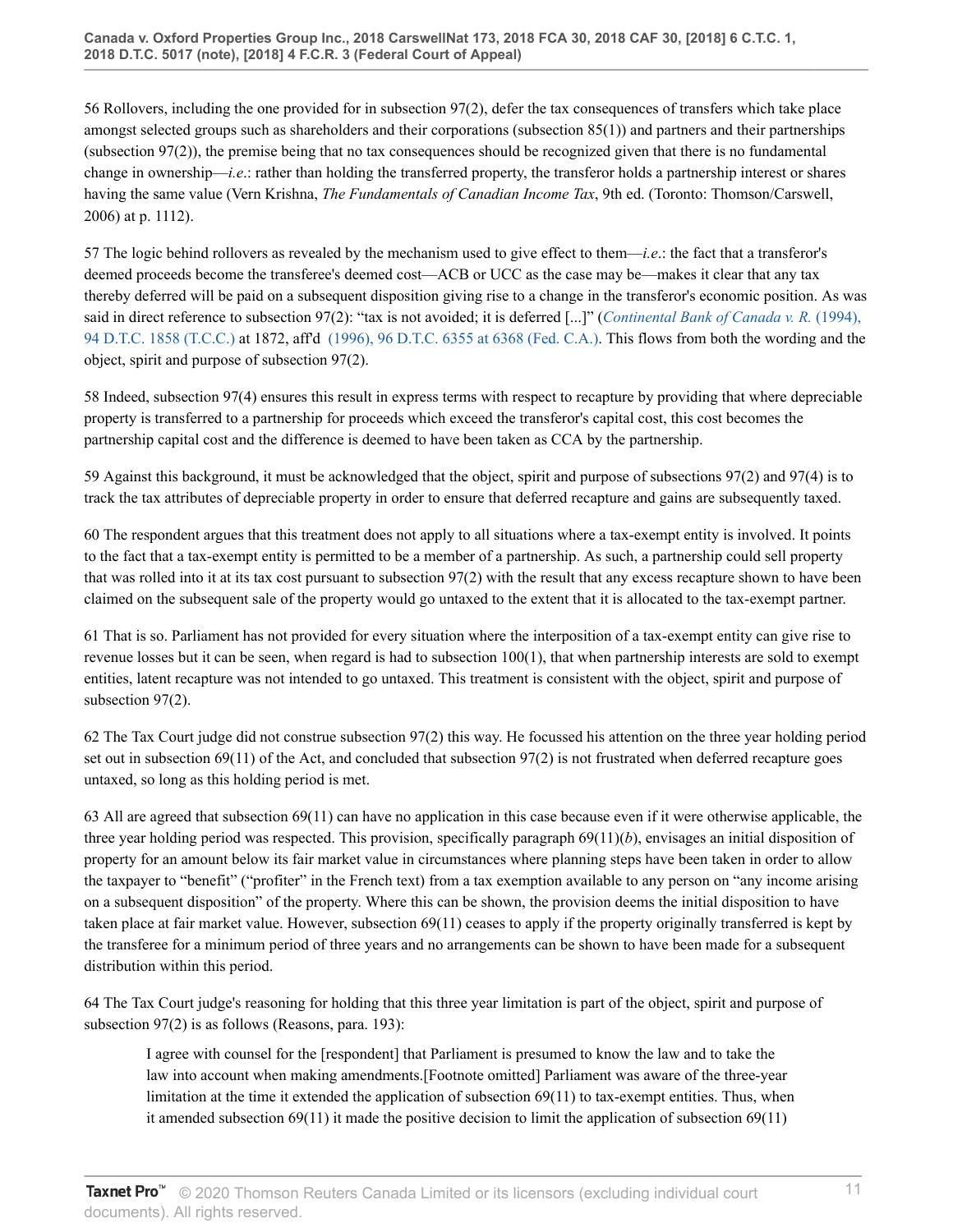to transfers to tax-exempt entities that occur within the three-year period. In my view, it is reasonable to conclude that Parliament was of the view that transfers after this three-year period did not abuse subsection 97(2). Such a conclusion must be drawn in order to, in the words of the Supreme Court of Canada, preserve some "certainty, predictability and fairness in tax law so that taxpayers may manage their affairs accordingly."[55] [*Canada Trustco*, para. 61]

65 I first note that subsection 69(11) is found in subdivision f, "Rules Relating to Computation of Income" whereas 97(2) is found in subdivision j which deals with "Partnerships and Their Members". This shows that the application of subsection  $69(11)$  is not restricted to partnerships. It therefore cannot be said that subsection  $69(11)$  was introduced in order to target subsection 97(2) rollovers (Reasons, para. 189). It has a much broader application. Although it could apply to a series of transactions initiated by a subsection 97(2) rollover, subsection 69(11) applies to any series where the initial disposition takes place below fair market value, whether a rollover under subsection 97(2) or any other provision is involved or not. As such, there is no "plausible and coherent plan" which could justify reading the three year time limitation set out in subsection 69(11) into subsection 97(2) (*[Copthorne](http://v3.taxnetpro.com/Document/Ib6468171105f07f8e0440021280d79ee/View/FullText.html?originationContext=document&vr=3.0&rs=cblt1.0&transitionType=DocumentItem&contextData=(sc.Search))* at para. 91).

66 I note as well that it is not unusual for Parliament to place a time limit on anti-avoidance provisions whose application depends on a transaction which may take place sometime in the future (Compare paragraph 6204(1)(*b*) of the *Income Tax Regulations*, C.R.C., c. 945 as construed by this Court in *Montminy c. Canada*[, 2017 FCA 156 \(F.C.A.\)](http://v3.taxnetpro.com/Document/I552a0b53117a6fbae0540021280d7cce/View/FullText.html?originationContext=document&vr=3.0&rs=cblt1.0&transitionType=DocumentItem&contextData=(sc.Search)) at para. 59; see also the holding period set out in section 54 relating to superficial losses). The obvious intent is to put a cap on the paralysing effect brought about by this type of provision which would otherwise be perpetual. This provides certainty and finality. No such concern arises with respect to subsection 97(2) or any of the other provisions in issue in this appeal as none are subject to a condition subsequent for their application.

67 Beyond this, I could follow the connection which the Tax Court judge saw between the present situation and the one contemplated by paragraph  $69(11)$ (*b*) if the tax benefit in issue here had been obtained by reason of the tax-exempt status of the purchasers. However, there is no evidence to this effect. The reason why Oxford achieved the tax benefit that it did is because it rolled over the three real estate properties into partnerships, made a clever use of the bumps and successfully avoided the application of subsection  $100(1)$ . If anything, the tax benefit was obtained despite the exempt status of the purchaser, not because of it.

68 There is therefore no basis for the Tax Court judge's conclusion that "certainty, predictability and fairness in tax law" require that the three year limitation found in subsection  $69(11)$  be applied to subsection  $97(2)$ .

69 The following passage could be read as advancing further and independent grounds for holding that subsection 97(2) was not frustrated by the result achieved in this case (Reasons, paras. 186, 187, 188):

I agree with the [Crown] that another purpose of subsection 97(2) is to preserve in the partnership the tax attributes of the Three Real Estate Properties, including their adjusted cost base and potential recapture. This is why the rollover is commonly referred to as a deferral of tax. However, the object of the provision is to only determine the amount of tax payable on the accrued gains when the First Level LP and Second Level LP subsequently sell the transferred asset. The amount of such tax is based upon the attributes, including the adjusted cost base, of the property at the time of such sale.

In my view, on a textual, contextual and purposive analysis of subsection 97(2) it is not the purpose of subsection 97(2) to tax the partners, when they dispose of their partnership interest, on the potential recapture or capital gain relating to the property of the partnerships, including the Three Real Estate Properties. The Act treats the sale of the partnership interest as a sale of non-depreciable property. The partnership's assets are taxed at the partnership level on the basis of their attributes at the time of the sale.

In short, it is not one of the purposes of subsection 97(2) to tax the subsequent sale of an interest in a partnership on the basis of the nature of the property held by the partnership.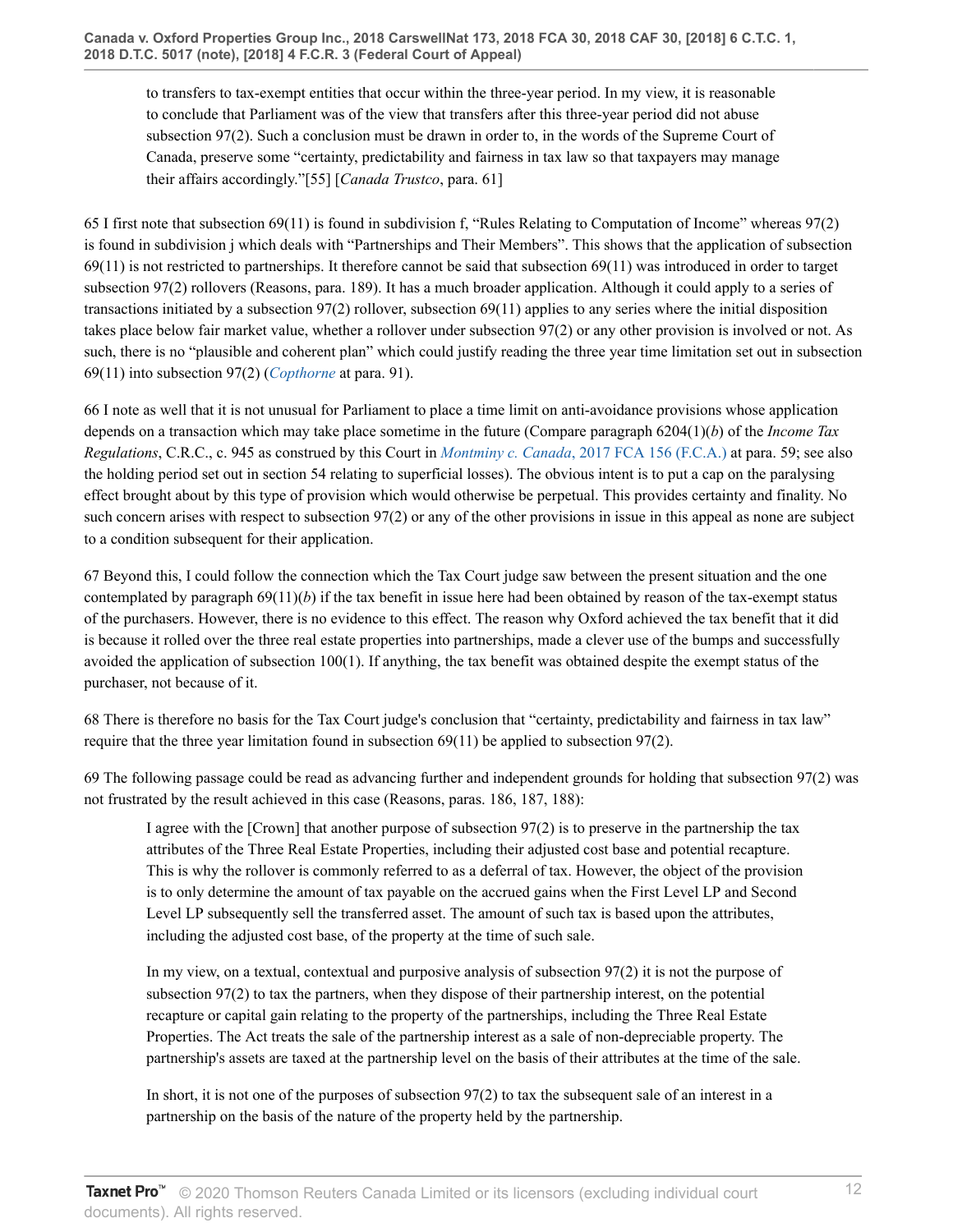70 The question being discussed in this passage is whether subsection 97(2)'s reason for being or underlying rationale was frustrated. As the Tax Court judge recognizes in the initial paragraph, the rollovers placed the real estate properties into the first and then the second tier partnerships on a tax deferred basis in circumstances where the tax attributes of these properties had been preserved. The question which he had to answer is whether the fact that these deferred gains and recapture will never be taxed frustrates subsection 97(2).

71 Rather than confronting this question, the Tax Court judge asked another one—*i.e*.: whether "it is [...] one of the purposes of subsection 97(2) to tax the subsequent sale of an interest in a partnership on the basis of the nature of the property held by the partnership" (Reasons, para. 188).

72 I first note that subsection 97(2) defers tax; it does not purport to tax anyone. Furthermore, the question whether deferred gains and recapture should be taxed in the hands of the partners when they sell their partnership interests to the exempt entities turns on the object, spirit and purpose of subsection  $100(1)$ , not subsection  $97(2)$ .

73 The question which the Tax Court judge had to address at this stage of the analysis is whether the fact that deferred gains and recapture will never be taxed frustrates the object, spirit and purpose of subsection 97(2). Given that the only reason why Parliament would preserve the tax attributes of property that is rolled into a partnership is to allow for the eventual taxation of the deferred gains and latent recapture, the answer must be in the affirmative.

## **- Paragraphs 88(1)(c), 88(1)(d) and 98(3)(b)**

74 The two bumps were essential in allowing the respondent to circumvent the application of subsection 100(1). Beyond deferring the accrued gains and latent recapture, Oxford also had to bring up the ACB of its partnership interests up to an amount approximating their fair market value in order to achieve this goal.

75 The transactions which allowed for the bumps are complex, but for present purposes it is sufficient to remember that after the properties were rolled into the first tier partnerships, the rules pertaining to vertical amalgamations were brought into play thereby allowing the amalgamated entity to bump the ACB of its interests in the first tier partnerships pursuant to paragraph 88(1)(*d*).

76 In a vertical amalgamation, paragraph 88(1)(*a*) deems the parent corporation to have acquired the property of its subsidiary at the subsidiary's tax cost. Prior to the windup, however, it is possible that the parent's tax cost of the shares in its subsidiary (the ACB of the shares) will exceed the tax cost of the subsidiary's underlying property. Upon a vertical amalgamation, these shares will disappear. Without further adjustment, the tax cost in those shares would also disappear, thereby giving rise to potential double taxation in the event that the underlying property is subsequently sold. This is because the deemed cost of the underlying property in the hands of the parent, being equal to the subsidiary's tax cost, would not reflect any appreciation in value up to the time of the wind-up.

77 The bump provided for in paragraphs  $88(1)(c)$  and (*d*) rectifies this situation by first calculating the difference between the ACB of the parent's shares and the tax cost of the subsidiary's property. This amount is then allowed to be added to the tax cost of the non-depreciable capital property which the parent inherited from its subsidiary. In other words, the tax cost of this property is bumped. The bump essentially allows any ACB that would otherwise be lost on a vertical amalgamation to be preserved and transferred to different property that is taxed the same way.

78 Subparagraph 88(1)(*c*)(iii) prohibits the parent from bumping the cost of "ineligible property" which includes depreciable property. The issue the bump seeks to address is the disappearance of the shares and the tax cost (the share's ACB) embedded therein. Preserving and transferring ACB that would otherwise be lost to an asset that is taxed with the same rate of inclusion is the way in which this is accommodated. Allowing property that is taxed on the basis of a 50% rate of inclusion to augment the value of property that is taxed on the basis of a 100% rate of inclusion would result in an obvious revenue loss. That explains why depreciable property or other types of property that give rise to a 100% rate of inclusion cannot be bumped.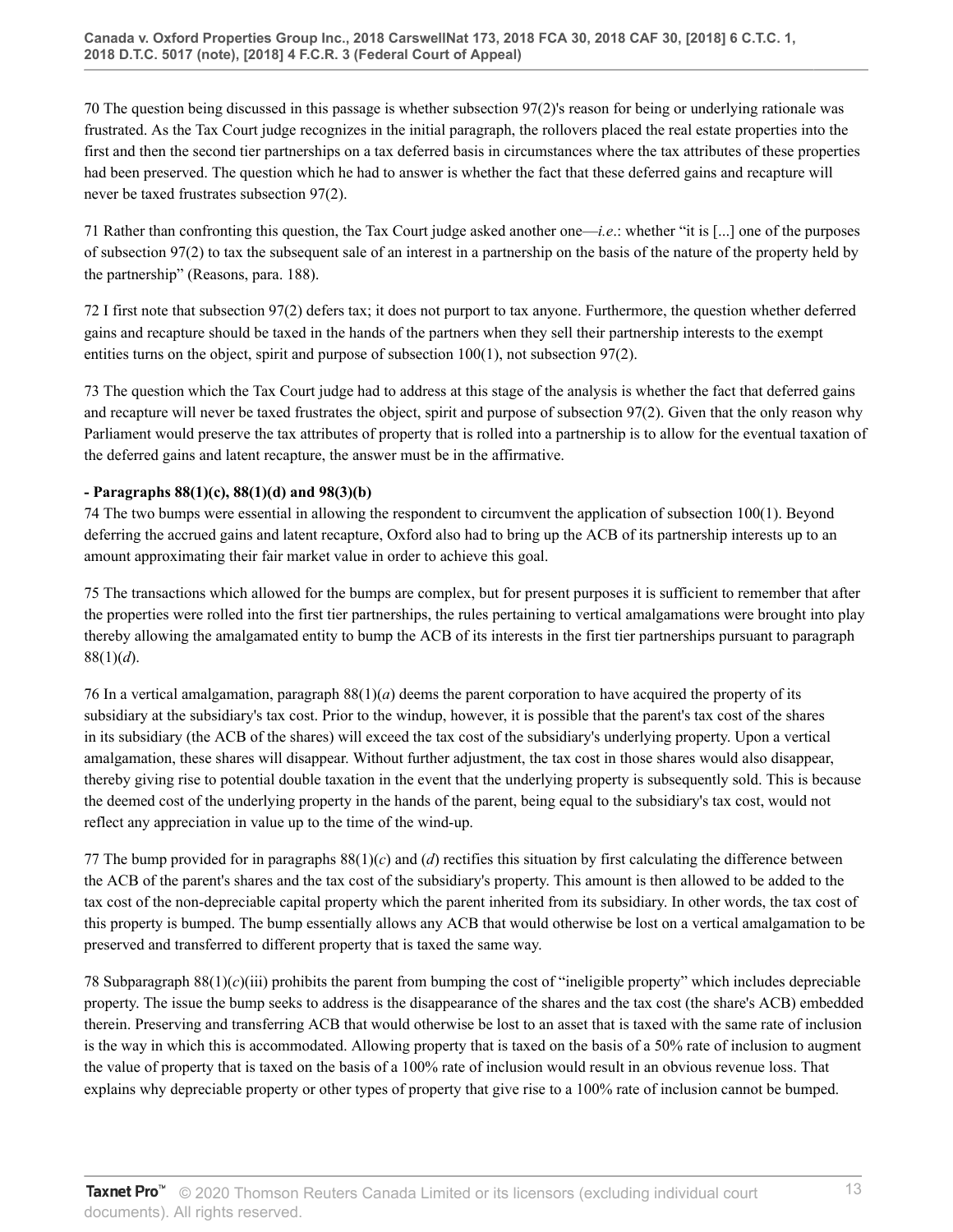79 Subsection 98(3) operates essentially the same way. It applies in the context of the dissolution of partnerships and seeks to preserve the tax basis in partnership interests rather than shares. The rationale is the same as that under paragraph 88(1) (*d*). Subparagraph 98(3)(*b*)(ii) and paragraph 98(3)(*c*) also exclude "ineligible property", including depreciable property for the same reasons as those already explained. As well, both subparagraph  $8(1)(a)(ii)$  and paragraph  $98(3)(e)$  deem the parent corporations or the partners to have acquired the inherited property at the subsidiary's or the dissolving partnership's UCC, which evidences an intent to maintain continuity in the application of the CCA scheme.

80 Given the rationale of the bump provisions, one can see why depreciable property is excluded. A bump pertaining to depreciable property on which CCA has been claimed will increase the UCC and decrease the latent recapture which is subject to a 100% rate of inclusion. However, the same logic does not extend to a gain realized from the disposition of depreciable property, which, like any other capital gain, is subject to a 50% rate of inclusion. When regard is had to the underlying rationale for the bump provisions, a bump which can be shown to increase the capital cost rather than the UCC of depreciable property would not be objectionable. I will come back to this in assessing the overall result of the series of transactions.

81 The Tax Court judge understood the distinct treatment of depreciable and non-depreciable property and the reasons for it. It can be seen from his reasoning (Reasons, paras. 143-146, 167, 168) that the bumps are available to increase the ACB of non-depreciable capital property in order to compensate for the loss of the tax basis in non-depreciable property—*i.e*.: the shares—in the context of a vertical amalgamation and the partnership interests in the context of a partnership dissolution. He explained that this eliminates the potential double taxation which would arise upon a subsequent sale of the assets. He also noted that another purpose of subsection 88(1) is to preserve the tax attributes of depreciable property and the "potential recapture" (Reasons, para. 146).

82 Had the Tax Court judge stopped here and moved to the abuse analysis, he would have had to conclude that the object, spirit and purpose of the relevant provisions was frustrated because the bumps were used to effectively increase the UCC of depreciable property. As well, he would have had to conclude the tax attributes of the underlying depreciable property were "preserved" to no avail.

83 However, this played no role in the conclusion which the Tax Court judge reached. After noting that paragraph 88(1)(*d*) was amended in 2012 by the addition of subparagraph 88(1)(*d*)(ii.1) (Reasons, para. 147) and that this amendment is relevant when determining the object, spirit and purpose of the relevant provisions (Reasons, para. 153), the Tax Court judge went on to hold (Reasons, para. 205):

I cannot find, on a textual, contextual and purposive analysis, that one of the objects or purposes of paragraphs 88(1)(c) and (d), subsection 98(3) [...]is to establish an "indirect" bumping rule or, for that matter, a latent recapture rule that, as envisaged by the Respondent, applied when the partnership interests in the First Level LPs and Second Level LPs were bumped. Nor do I accept that one of the objects or purposes of paragraph  $88(1)(c)$  and subsection  $98(3)$ , as they read during the relevant periods, was to reduce or deny the bump on the basis of the nature of the assets held by the partnerships.

(My emphasis)

84 He added after pointing to the complexity of the bump rules and emphasizing Parliament's extreme care in the choice of words to give effect to them (Reasons, para. 206):

[...] Section 88, as drafted at the time, did not require the Appellant to look at the nature of the assets of the First Level LPs to determine the amount by which it could bump its interest in the limited partnerships.

(My emphasis)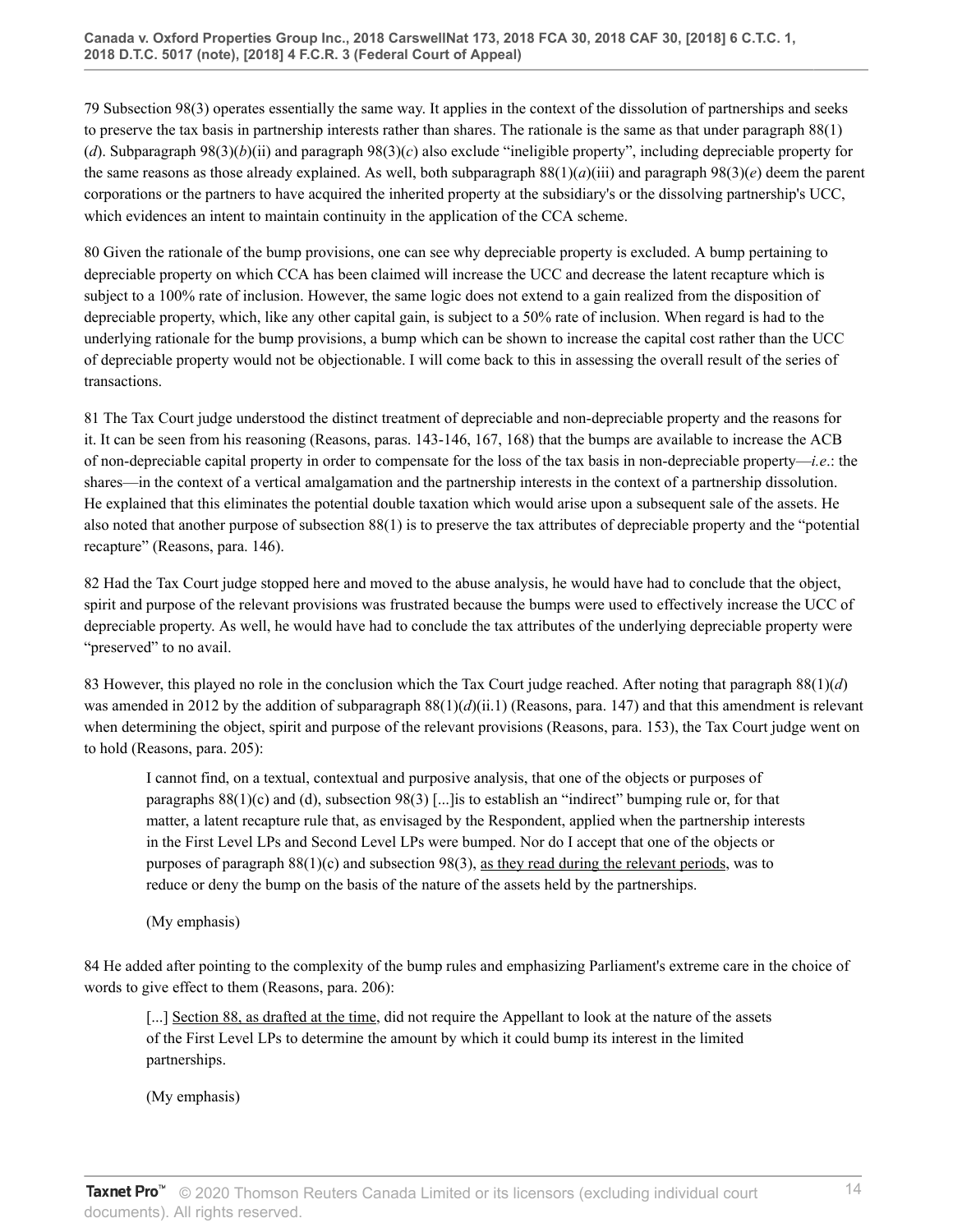85 The Tax Court judge's insistence on the relevant provisions "as they read" is explained by the contrast which he draws between the law as it stood when the series of transactions unfolded and the law as it stood after the addition of subparagraph  $88(1)(d)(ii.1)$  and related amendments in 2012 (Reasons, paras. 210-212). He explained earlier on how this change operates and what it achieves (Reasons, paras. 147-153). In his view, new subparagraph  $88(1)(d)(ii.1)$  addresses the very issue which arises here but on a prospective basis only. This led the Tax Court judge to conclude that (Reasons, para. 210):

The legislative scheme that the [Crown] is looking for exists in the current version of section 88, in particular as a consequence of the addition of subparagraph  $8(1)(d)(ii.1)$  in 2012. However, in my view, the amendment reflects the adoption of a new policy by Parliament.

To be clear, he added that "[...] it is not a clarification of the old provisions" (Reasons, para. 212).

86 Whether an amendment clarifies the prior law or alters it turns on the construction of the prior law and the amendment itself. As explained, the *Interpretation Act* prevents any conclusion from being drawn as to the legal effect of a new enactment on the prior law on the sole basis that Parliament adopted it. Keeping this limitation in mind, the only way to assess the impact of a subsequent amendment on the prior law is to first determine the legal effect of the law as it stood beforehand and then determine whether the subsequent amendment alters it or clarifies it.

87 The Tax Court judge concluded that new subparagraph 88(1)(*d*)(ii.1) operates as new law by comparing it to subsection 88(1), as it read before the amendment. He explained that whereas subsection 88(1) provided that the bump is based "on the fair market value of each qualifying non-depreciable asset of the subsidiary, including the fair market value of a partnership interest held by the partner", this ceased to be the case after the amendment, "which restricted the amount by which a partnership interest may be bumped to the amount of the fair market value of the partnership that is not attributable to depreciable property" (Reasons, para. 211). In short, the amendment is novel because the limit now imposed with respect to depreciable property was not there before.

88 The difficulty with this reasoning is that it is based on the wording of the former provisions rather than on their object, spirit and purpose. As was stated in *[Copthorne](http://v3.taxnetpro.com/Document/Ib6468171105f07f8e0440021280d79ee/View/FullText.html?originationContext=document&vr=3.0&rs=cblt1.0&transitionType=DocumentItem&contextData=(sc.Search))*, the GAAR contemplates that the meaning and legal effect of the provisions of the Act can vary depending on whether they are construed according to a traditional, textual, contextual and purposive construction focused on the meaning of the words of the Act, or on the basis of an analysis focused on discerning their underlying rationale or reason for being (*[Copthorne](http://v3.taxnetpro.com/Document/Ib6468171105f07f8e0440021280d79ee/View/FullText.html?originationContext=document&vr=3.0&rs=cblt1.0&transitionType=DocumentItem&contextData=(sc.Search))* at para. 70). While one cannot rule out the possibility that the underlying rationale for a provision will be fully captured by the words, this must still be demonstrated by inquiring into the provision's reason for being (*[Copthorne](http://v3.taxnetpro.com/Document/Ib6468171105f07f8e0440021280d79ee/View/FullText.html?originationContext=document&vr=3.0&rs=cblt1.0&transitionType=DocumentItem&contextData=(sc.Search))* at paras. 110-111).

89 There is no doubt that new subparagraph  $88(1)(d)(i)$ . (*d*)(*ii.1*) operates as new law if one construes the prior provisions with a focus on the words or the text as the Tax Court judge did. By invoking the GAAR, the Minister conceded, and all are agreed that paragraphs  $88(1)(c)$  and (*d*) and subsection  $98(3)$  do not impose a limit that would prevent the bumps achieved here (Compare *[Copthorne](http://v3.taxnetpro.com/Document/Ib6468171105f07f8e0440021280d79ee/View/FullText.html?originationContext=document&vr=3.0&rs=cblt1.0&transitionType=DocumentItem&contextData=(sc.Search))* at para. 109). As new subparagraph 88(1)(*d*)(ii.1) imposes such a limit prospectively, it will operate as new law whenever the Act requires that the former provisions be given a traditional construction focused on the meaning of the words—*i.e*.: in cases where the GAAR is not in play.

90 However, the question whether new subparagraph 88(1)(*d*)(ii.1) operates as new law in a GAAR context must be assessed having regard to the meaning of the prior provisions, when construed with a focus on their underlying rationale or reason for being. In this respect, it can be seen from the Tax Court judge's own analysis of the provisions as they stood before the amendment (Reasons, paras. 142-146 and 164-168), that new subparagraph  $88(1)(d)(ii.1)$  conveys in express terms a rationale which was already present in these provisions. Notably, these provisions already drew the distinction between depreciable and non-depreciable property and the only reason for making this distinction is to take into account the distinctive tax treatment afforded to each type of property under the Act in determining which is eligible for a bump and which is not. The use of tiered partnerships to bypass this distinctive treatment frustrates the reason for the distinction which these provisions already drew.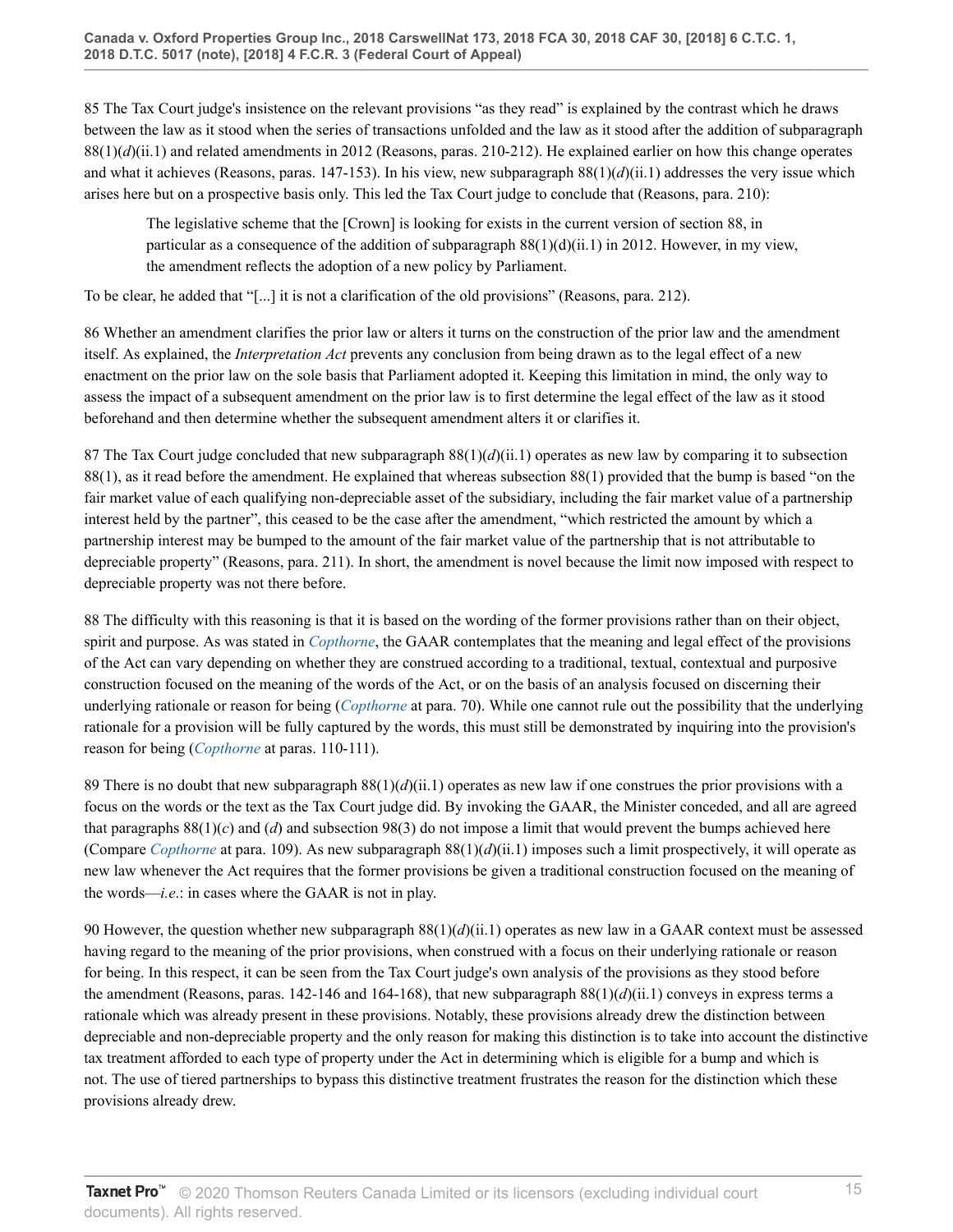91 When the prior law is construed with a focus on its object, spirit and purpose as it must be, the amendment does not operate as new law. Its practical effect is simply that the GAAR will no longer have to be resorted to in order to prevent the result achieved in this case (Compare *[Water's Edge](http://v3.taxnetpro.com/Document/I8d7d9393d13b5dece0440003ba833f85/View/FullText.html?originationContext=document&vr=3.0&rs=cblt1.0&transitionType=DocumentItem&contextData=(sc.Search))* at para. 47).

92 I want to make clear that I reach this conclusion without placing any reliance on the Budget Supplementary Information document that was issued by the Department of Finance in conjunction with the enactment of subparagraph 88(1)(*d*) (ii.1) and related amendments in 2012. The Crown relies on the distinction drawn in this publication between remedial amendments and clarifying amendments and emphasizes the assertion that in this case the amendments "clarify" the prior law (Memorandum of the appellant, paras. 84, 85; Economic Action Plan 2012, pp. 414-415; Joint Book of Authorities, Vol. 2, Tab 49).

93 While publications of this type, including Explanatory Notes, are considered as permissible extrinsic aids (*[Copthorne](http://v3.taxnetpro.com/Document/Ib6468171105f07f8e0440021280d79ee/View/FullText.html?originationContext=document&vr=3.0&rs=cblt1.0&transitionType=DocumentItem&contextData=(sc.Search))* at para. 69, citing *Trustco* at para. 55), I do not believe that this particular publication, which the Crown urges upon us, should be given any weight in this case. This is because, as acknowledged at p. 415 of this publication, it was issued at a time when officials of the Department of Finance were aware that structures like the one here in issue were being challenged by the Minister. This raises the obvious concern that the publication may be self-serving, particularly in a GAAR context, where the object, spirit and purpose of the pre-amendment law is the matter in issue. As such, the opinion expressed in this publication must be disregarded.

94 Before closing the analysis on the bumps, I must address the Tax Court judge's further conclusion that the Minister's position should be rejected because it is based on a broad policy that is not anchored in the Act itself (Reasons, para. 204). He came to this conclusion by reason of the distinct treatment which was given to the Dufferin Mall and the René Lévesque property (Reasons, paras. 201-203).

95 I cannot share that view. First, that the Minister did not see fit to apply the GAAR to limit the bumps achieved with respect to these other properties does not detract from the fact that the Minister's position in this case is firmly grounded in the object, spirit and purpose of paragraphs  $88(1)(c)$  and  $(d)$  as well as subsection 98(3). As such, the treatment which the Minister gave to these other properties is irrelevant.

96 Nevertheless, in order to diffuse any suggestion of ambivalence on the part of the Minister, the decision not to apply the GAAR in respect to these properties is fully explained by the fact that the ultimate sale, insofar as the Dufferin Mall is concerned, was to a taxable entity with the result that tax on the latent recapture and accrued gains will eventually be paid. As to the René Lévesque property, the GAAR was not applied because the property was not contributed to the partnership as part of the series of transactions.

97 I therefore conclude that the bumps insofar as they allowed the respondent to avoid latent recapture on the depreciable property held by the partnerships frustrate the object, spirit and purpose of paragraphs 88(1)(*c*) and (*d*) and subsection 98(3).

### **- Subsection 100(1)**

98 The special computation provided for under subsection 100(1) applies to the capital gain realized when a partnership interest is sold to a tax-exempt entity. Paragraph 100(1)(*a*) calls for the application of the normal rate of inclusion of 50% to the portion of the gain that is attributable to the value of non-depreciable capital property held by the partnership. To the extent that the gain realized on the sale of the partnership interest is attributable to the value of the depreciable property, paragraph 100(1)(*b*) provides for a 100% rate of inclusion.

99 The conclusion reached by the Tax Court judge with respect to the object, spirit and purpose of this provision is also based on new subparagraph  $88(1)(d)(ii.1)$ . In rejecting the Crown's contention that the purpose of subsection  $100(1)$  was to look through the partnership and tax latent recapture which would otherwise go unpaid by reason of the exempt status of the purchaser, he wrote (Reasons, para. 216):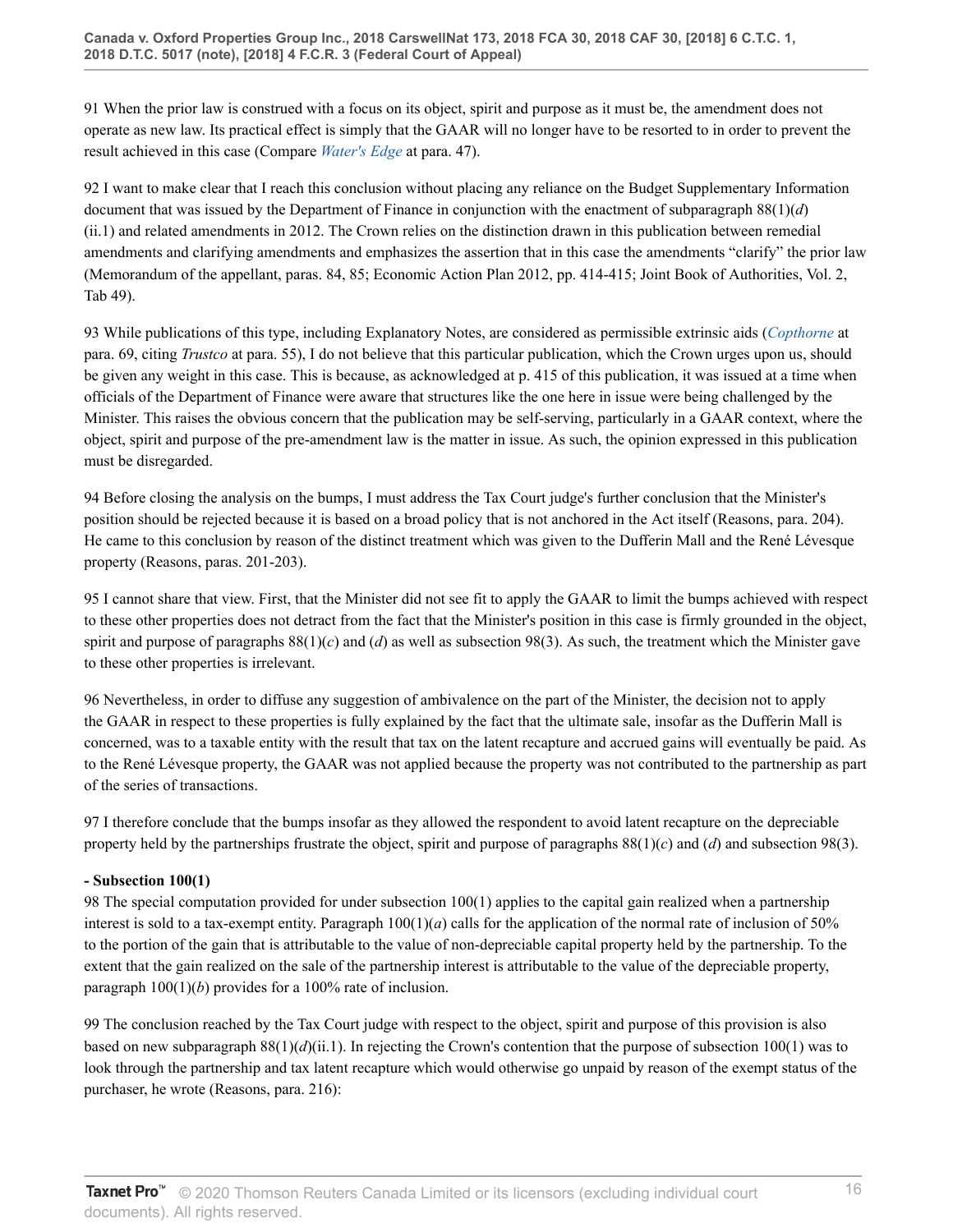A textual, contextual and purposive analysis of subsection 100(1) does not support such a purpose. If Parliament had intended such a result it would have drafted subsection 100(1) in a manner that required such a look-through, in other words, in a manner similar to new subparagraph  $88(1)(d)(ii.1)$  of the bump rules.

100 Given this conclusion, the Tax Court judge gave subsection 100(1) a meaning that tracks its wording. In his words, as "the object of subsection 100(1) is to start with the capital gain computed under the Act and then determine what portion of this gain is a taxable capital gain", and as no gain arose when regard is had to the relevant provisions, particularly the bump rules, subsection 100(1) was not frustrated (Reasons, para. 217).

101 It was incumbent upon the Tax Court judge to conduct an object, spirit and purpose analysis of subsection 100(1). Although he purports to have done so, his analysis simply tracks the wording of subsection 100(1). As explained, subsection 100(1) brings into income 100% of the gain resulting from the sale of a partnership interest to an exempt entity insofar as it is attributable to depreciable property. The question which the Tax Court judge had to ask is why does this provision provide for such an inclusion? The answer is that Parliament wanted tax to be paid on the latent recapture which would otherwise go unpaid on a subsequent sale of the depreciable property by the tax-exempt purchaser. There is no other answer.

102 Given this, the inevitable conclusion is that the object, spirit and purpose of subsection 100(1) was frustrated by the result achieved in this case as the latent recapture in the depreciable property held by the second tier partnerships at the time of the sale of the partnership interests to the tax-exempt entities will forever go unpaid.

103 Before closing the analysis with respect to subsection 100(1), I note that the reassessment issued by the Minister applies a 100% rate of inclusion to both the recapture and the capital gain portion of the increase in value attributable to the depreciable property. This is at odds with the normal rate applicable to capital gains, but the Crown maintains that the Minister was required to apply a 100% rate of inclusion when regard is had to the object, spirit and purpose of subsection 100(1). Specifically, the Crown argues that the 100% rate of inclusion provided for in paragraph 100  $(1)(b)$ is explained by the fact that Parliament wanted to "exact a price" in order to "discourage the attempted avoidance of recapture" (Memorandum of the Crown, para. 106).

104 I do not believe that this can explain why paragraph 100(1)(*b*) applies a 100% rate of inclusion to all increases in value attributable to depreciable property. First, doubling the tax on capital gains attributable to depreciable property does not deter attempts to avoid recapture. Indeed, where the attempted avoidance is limited to recapture, the 100% rate of inclusion provided for in paragraph  $100(1)(b)$  merely matches the normal rate of inclusion applicable to recapture. If the intent was to "exact a price" on attempts to avoid recapture, subsection 100(1) would be framed differently. Second, there is no logic or reason why Parliament would "exact a price" on attempts to avoid recapture but not on attempts to avoid tax on the other types of property targeted by subsection 100(1).

105 Rather, it appears that subsection 100(1), like the bump provisions, was drafted with a focus on the 100% rate of inclusion applicable to the targeted properties generally. The capital gain aspect of depreciable property which calls for a 50% rate of inclusion does not seem to have warranted special attention, perhaps because this type of property is typically consumed in the income making process and rarely gives rise to capital gains. Whatever the reason, deterring the avoidance of recapture is not part of the explanation.

106 That said, no definitive conclusion needs be drawn because regardless of the explanation, taxing 100% of the capital gain portion of the increase in value attributable to depreciable property, as the Minister did, is not justified when regard is had to the overall result that was achieved. This is the issue to which I now turn.

### **- The overall result**

107 Having concluded that none of the steps which form part of the series of transactions gave rise to an abuse, the Tax Court judge did not believe it necessary to consider the overall result. There are therefore no reasons to which deference could be given on this part of the analysis.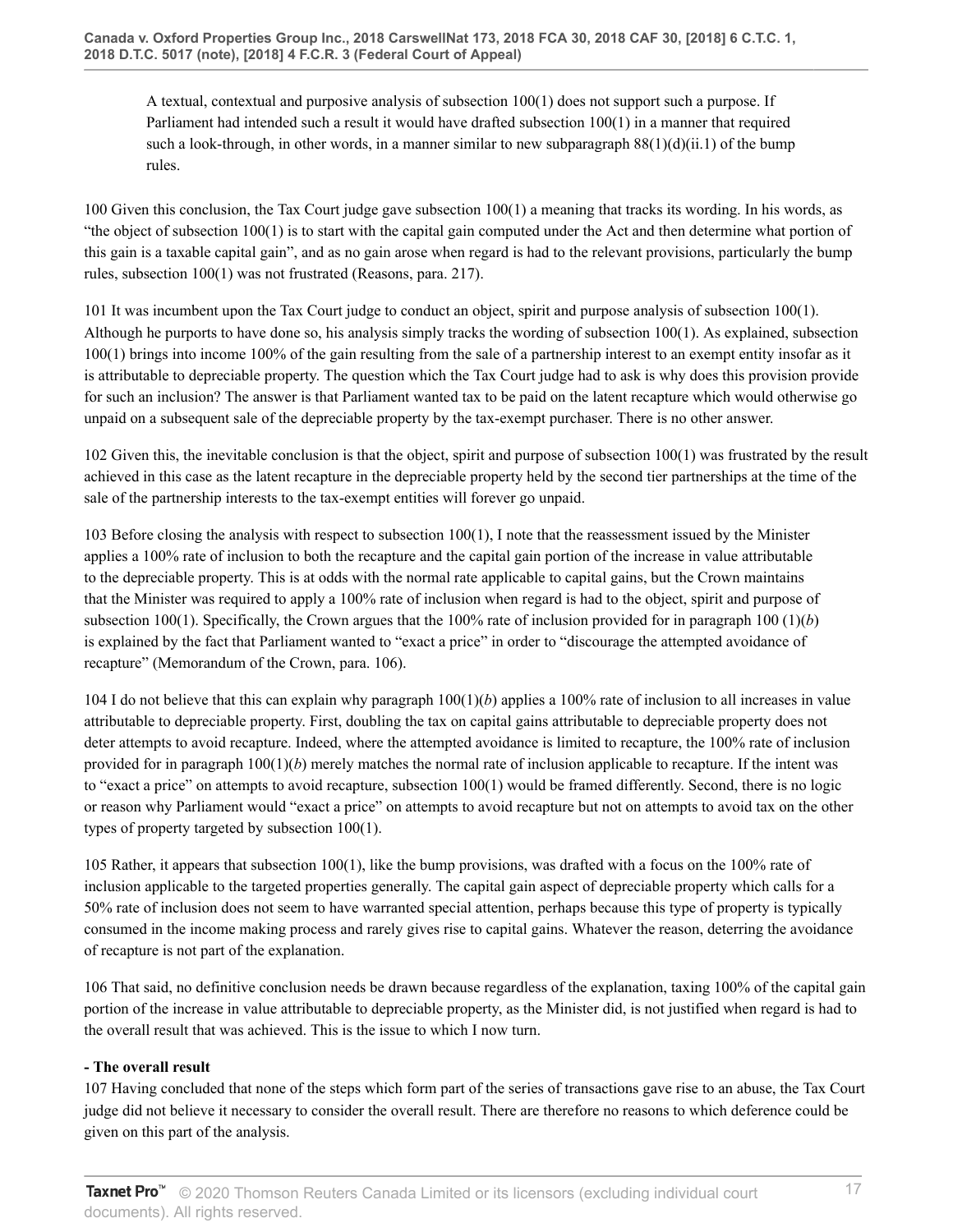108 The overall result was the circumvention of subsection 100(1) by eliminating the capital gain which would otherwise have resulted from the sale of the partnership interests to the exempt entities. This was achieved by bumping the tax cost of the partnership interests so as to approximate their fair market value, as established by the price paid by the arms' length exempt entities, thereby eliminating any gain on which subsection 100(1) could apply and making the deferral of accrued gains and latent recapture permanent.

109 Specifically, no gain "could reasonably be regarded as attributable to increases [...] in the value" of non-depreciable property held by the second tier partnerships pursuant to paragraph  $100(1)(a)$  when the transaction took place, even though the selling price of the partnership interests, as allocated by agreement, revealed that its value stood at \$21,835,816.00 above its ACB. Similarly, no gain could be regarded as attributable to increases in the value of depreciable property held by the second tier partnerships pursuant to paragraph  $100(1)(b)$ , even though the selling price, as allocated by agreement, showed that it had been over depreciated by \$116,591,744.00 and had a value that stood at \$42,570,999.00 above its capital cost.

110 When considering the overall result as it relates to the underlying depreciable property, a distinction must be drawn between the tax treatment of excess depreciation claimed with respect to depreciable property as revealed by the difference between its capital cost and its UCC, and capital gains as revealed by the difference between its capital cost and its value at the time when it is sold. As noted earlier, when depreciable property is disposed of for a price which exceeds its capital cost, the difference between the UCC and the capital cost will give rise to recapture, subject to a 100% rate of inclusion, while the excess of the selling price over the capital cost will give rise to a capital gain, subject to an inclusion rate of 50%.

111 Keeping this distinct treatment in mind, the result achieved insofar as it allowed Oxford to avoid paying tax on latent recapture in the amount of \$116,591,744.00 frustrates paragraph 100(1)(*b*). Selling partnership interests to an exempt entity when the underlying property includes depreciable property on which excess CCA has been claimed without triggering the recapture which would have been subject to tax had the property been sold directly is precisely what this provision is intended to prevent. As explained, paragraph  $100(1)(b)$  pre-empts the potential revenue loss which arises by reason of the tax-exempt status of the purchaser by allowing for a look through the partnership, to the partnership property, and making the partners liable for the tax on the latent recapture that would otherwise go unpaid.

112 However, this provision cannot apply unless the sale of the partnership interests yields a capital gain commensurate with the increase in value of the underlying partnership property. In the present case, Oxford succeeded in rendering paragraph 100(1)(*b*) inoperative by offsetting this gain by the use of the bumps and creating a dichotomy between the tax cost of the partnership interests and the underlying property. In the process, the rationale for excluding depreciable property from the bumps pursuant to subparagraphs  $88(1)(c)(iii)$  and paragraph  $98(3)(e)$  was defeated as the tax cost of the depreciable property was bumped all the way up from its UCC to its capital cost thereby allowing costs originating in property that is subject to a 50% rate of inclusion to be used to offset recapture which is subject to a 100% rate of inclusion. As well, Oxford abused subsections 97(2) and 97(4) because the UCC elected and deemed to continue in the hands of the first and second tier partnerships had no subsequent application thereby making the deferred recapture permanent.

113 In my view, the Crown has successfully discharged her burden of identifying the object, spirit and purpose of the provisions used by Oxford to achieve this result, and showing that all were frustrated in the process (*Trustco* at para. 65).

114 Conversely, it has not been shown that an abuse of paragraph  $100(1)(b)$  or any of the relevant provisions results from the fact that the increased value of the depreciable property, from its capital cost to its fair market value, was not reflected in the capital gain generated by the sale of the partnership interests. This is because this portion of the increase in value of the depreciable property was properly offset by their increased tax cost resulting from the bumps when regard is had to the object, spirit and purpose of paragraphs  $88(1)(c)$ ,  $88(1)(d)$  and  $98(3)(b)$ .

115 As alluded to earlier, no abuse of these provisions arises when disappearing costs are used to increase the cost of property that is taxed the same way as the property from which the transferred costs originate. This is what has been shown with respect to the part of the disappearing costs that were used to offset the \$42,570,999.00 increase in the value of the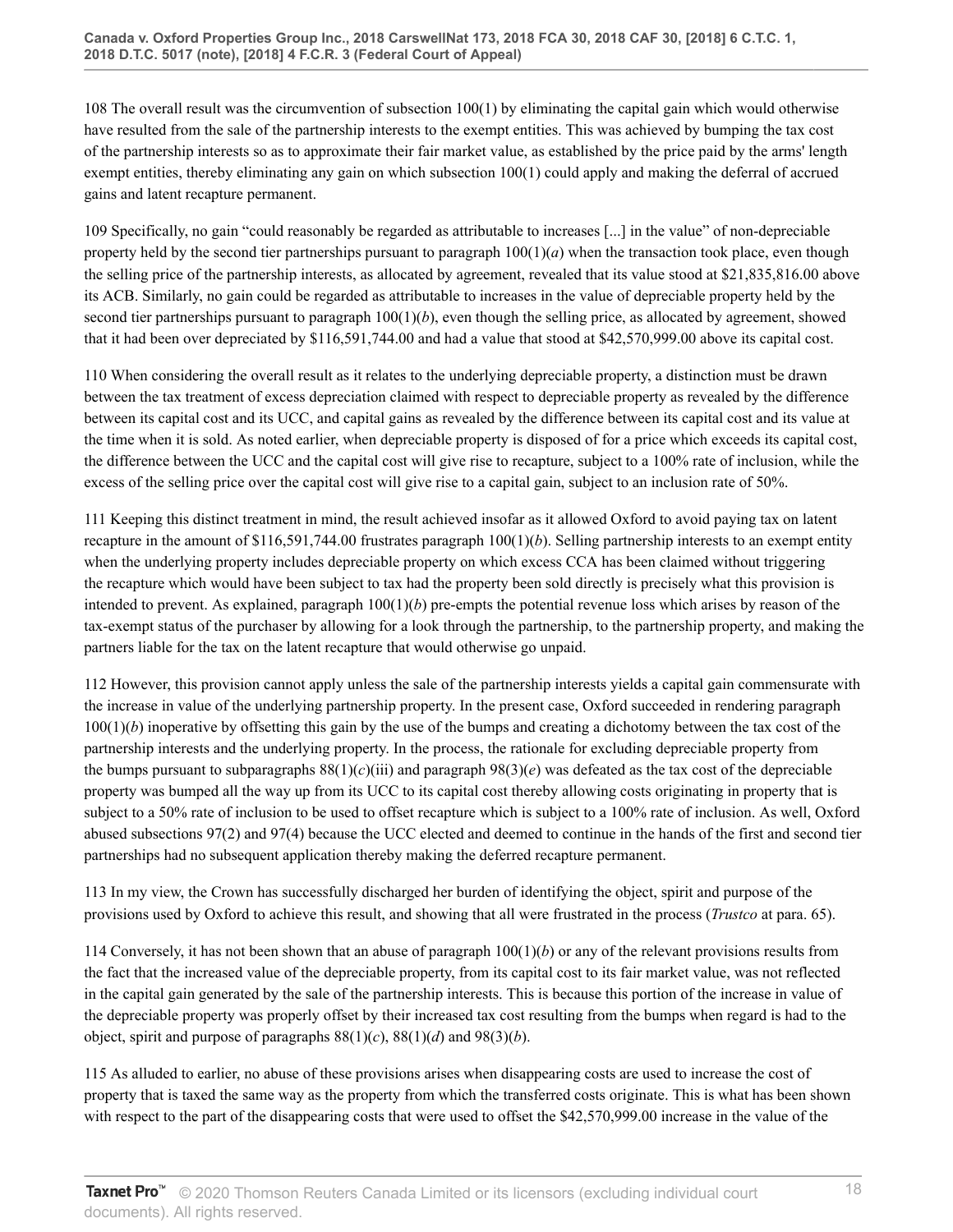depreciable property from its capital cost up to its fair market value. This result is not abusive because this portion of the capital gain which would otherwise have arisen pursuant to paragraph  $100(1)(b)$  was nullified in a manner consistent with the object, spirit and purpose of the bump provisions.

116 For the same reason, subsection 97(2), insofar as it was used to defer tax on this part of the increase in the value of the depreciable property, was not abused. In contrast with the deferred recapture, the deferred capital gain did not simply vanish. Rather, it was offset by adding real costs to the capital cost of the depreciable property. The failure to recognize a cost that has been actually incurred but which would disappear on a vertical amalgamation or a partnership dissolution goes against the integrity of the capital gains system because it allows for the subsequent realization of a capital gain in circumstances where there has been no economic gain. Preventing this outcome is the reason why the bump provisions were enacted.

117 In the end, the only basis on which the Minister could refuse to give the bumps this limited application is by insisting on a construction of the bump provisions which focuses on the meaning of the words, specifically on the unqualified and express disqualification of depreciable property. However, the Crown cannot have it both ways. In a GAAR context, the same interpretative approach must be applied to both the determination of the abuse and the consequential adjustments required in order to counter it.

118 I therefore conclude that the Minister could not reassess Oxford on the basis that the overall result achieved by this circumscribed use of the bump provisions was abusive.

119 The overall result as it applies to the non-depreciable property—*i.e*.: the land—was achieved essentially the same way —*i.e*.: by bumping its value from its ACB to its fair market value, thereby offsetting the deemed capital gain in the amount of \$10,917,900.00 which would otherwise have been attributable to the increase in the value of the land pursuant to paragraph  $100(1)(a)$ .

120 The above reasoning explains why this result does not frustrate subsection 100(1) or any of the provisions relied upon in order to achieve it. The only meaningful difference is that the land, being non-depreciable property, qualifies for the bumps whether the bump provisions are construed with a focus on the meaning of the words or on their object, spirit and purpose.

### **- The reasonable GAAR consequences**

121 The reassessment issued by the Minister nullifies the bumps and applies subsection 100(1) to the resulting gain. The disallowance of the bumps decreased the ACB of the partnership interests, and increased the capital gain realized by the respondent on their sale to the tax-exempt entities by the amount of \$148,187,560.00.

122 It can be seen from the above analysis that the amounts included under paragraphs 100(1)(*a*) and 100(1)(*b*) do not reflect consequences that are reasonable in the circumstances as no abuse results from the avoidance of the taxable capital gain in the amount of \$10,917,900.00 under the former and the only abuse which was made of the latter pertains to the avoidance of tax on recapture, which the parties agree is in the amount of \$116,591,744.00.

### **- Disposition**

123 For these reasons, I would allow the appeal in part, set aside the decision of the Tax Court judge and giving the judgment which the Tax Court judge ought to have given, I would refer the reassessment back to the Minister for reconsideration and reassessment on the basis that subsection 100(1) gives rise to a taxable capital gain in the amount of \$116,591,744.00 rather than \$148,187,562.00. The Crown should have her costs here and below. The award in both cases should be apportioned based on a rounded 80/20 ratio to reflect the respondent's partial success.

*Eleanor R. Dawson J.A.***:**

I agree *Donald J. Rennie J.A.***:**

I agree *Appeal allowed in part.*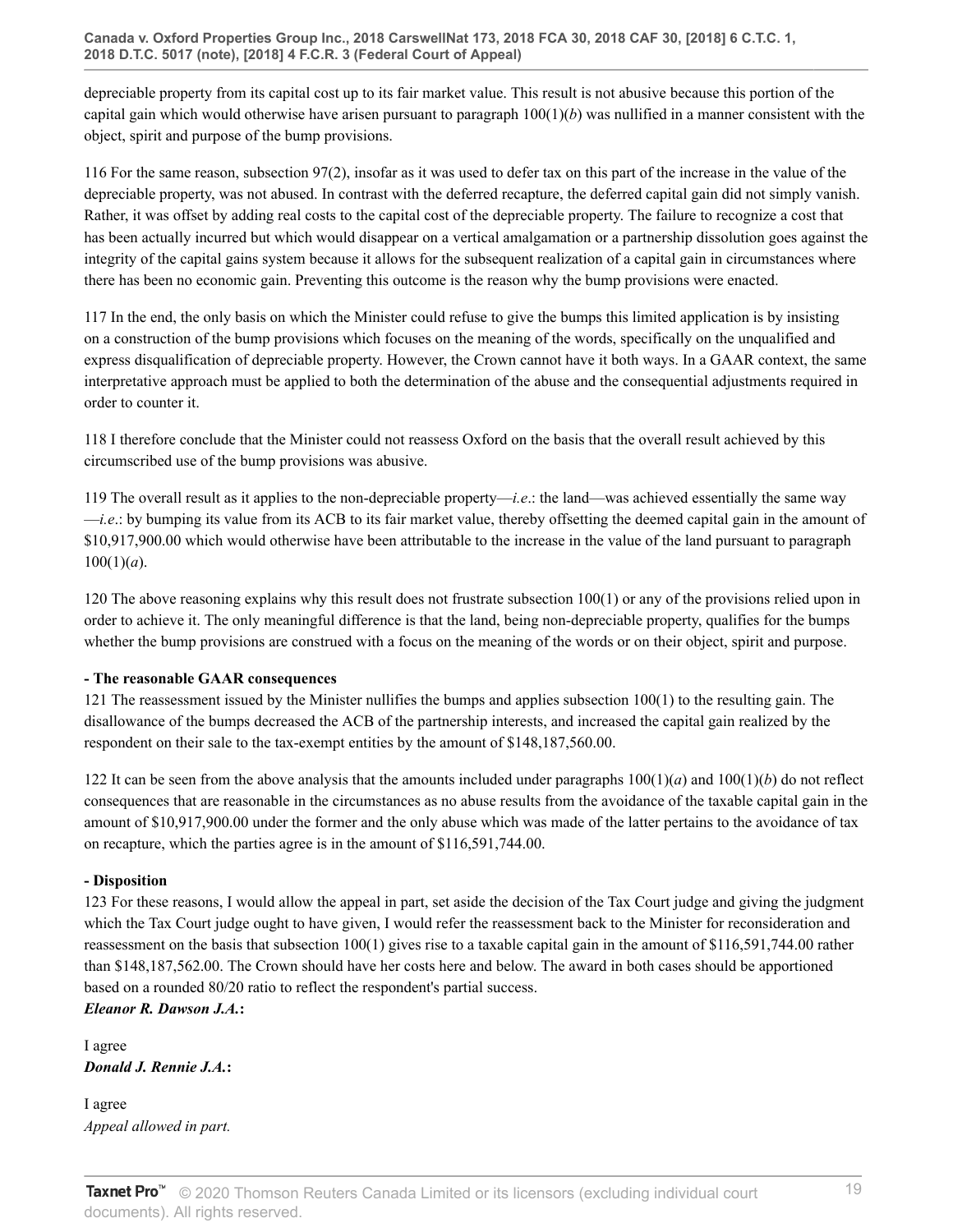#### **Annex**

Income Tax Act, R.S.C., 1985 c. 1 (5th Supp.)

#### **Contribution of property to partnership**

*97(1)* Where at any time after 1971 a partnership has acquired property from a taxpayer who was, immediately after that time, a member of the partnership, the partnership shall be deemed to have acquired the property at an amount equal to its fair market value at that time and the taxpayer shall be deemed to have disposed of the property for proceeds equal to that fair market value.

*(2)* Notwithstanding any other provision of this Act other than subsection 13(21.2), where a taxpayer at any time disposes of any property that is a capital property, Canadian resource property, foreign resource property, eligible capital property or inventory of the taxpayer to a partnership that immediately after that time is a Canadian partnership of which the taxpayer is a member, if the taxpayer and all the other members of the partnership jointly so elect in prescribed form within the time referred to in subsection 96(4),

(a) the provisions of paragraphs  $85(1)(a)$  to  $85(1)(f)$  apply to the disposition as if

(i) the reference therein to "corporation's cost" were read as a reference to "partnership's cost",

(ii) the references therein to "other than any shares of the capital stock of the corporation or a right to receive any such shares" and to "other than shares of the capital stock of the corporation or a right to receive any such shares" were read as references to "other than an interest in the partnership",

(iii) the references therein to "shareholder of the corporation" were read as references to "member of the partnership",

(iv) the references therein to "the corporation" were read as references to "all the other members of the partnership", and

(v) the references therein to "to the corporation" were read as references to "to the partnership";

(b) in computing, at any time after the disposition, the adjusted cost base to the taxpayer of the taxpayer's interest in the partnership immediately after the disposition,

(i) there shall be added the amount, if any, by which the taxpayer's proceeds of disposition of the property exceed the fair market value, at the time of the disposition, of the consideration (other than an interest in the partnership) received by the taxpayer for the property, and

(ii) there shall be deducted the amount, if any, by which the fair market value, at the time of the disposition, of the consideration (other than an interest in the partnership) received by the taxpayer for the property so disposed of by the taxpayer exceeds the fair market value of the property at the time of the disposition; and

(c) where the property so disposed of by the taxpayer to the partnership is taxable Canadian property of the taxpayer, the interest in the partnership received by the taxpayer as consideration therefor shall be deemed to be taxable Canadian property of the taxpayer.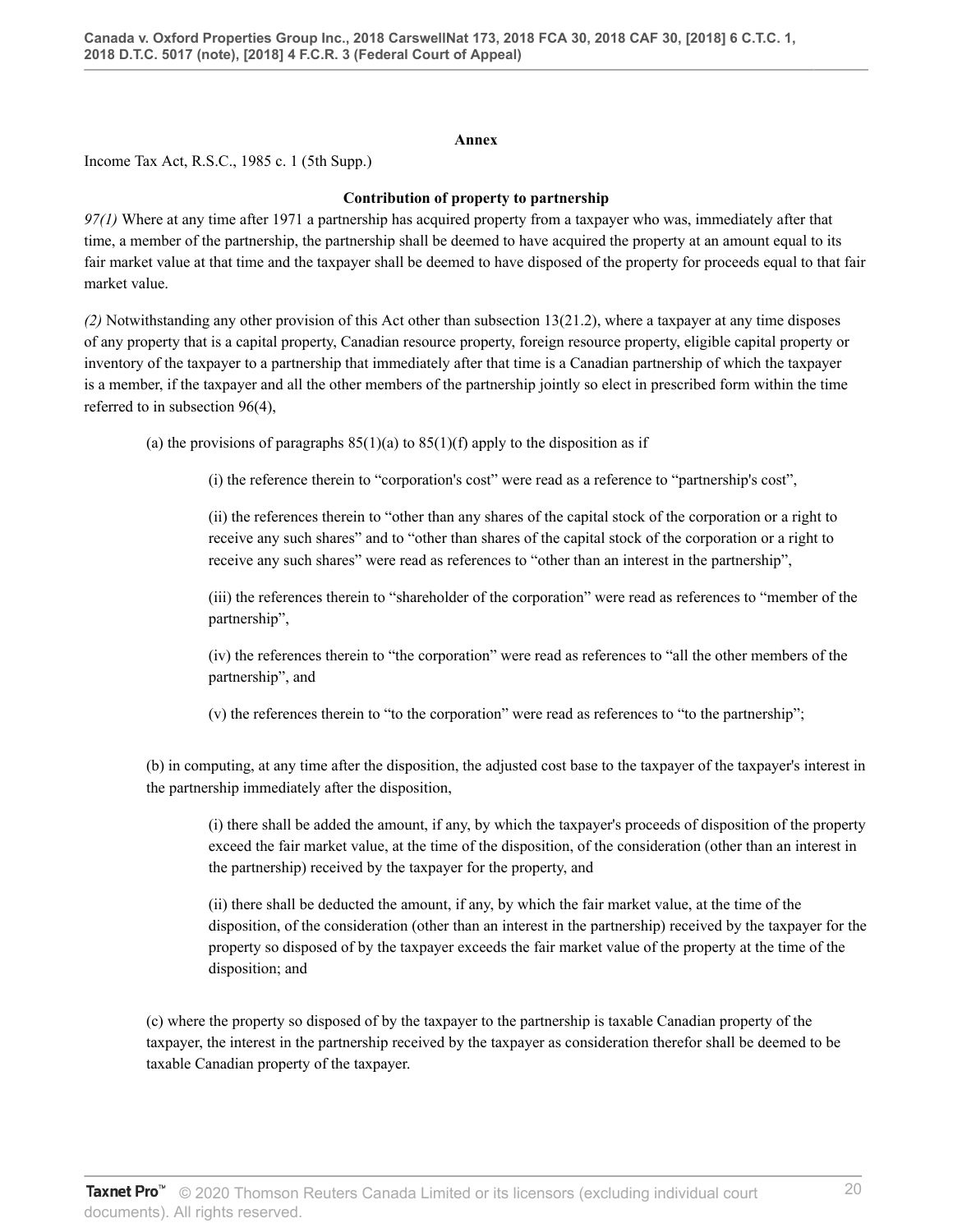*(4)* Where subsection 97(2) has been applicable in respect of the acquisition of any depreciable property by a partnership from a taxpayer who was, immediately after the taxpayer disposed of the property, a member of the partnership and the capital cost to the taxpayer of the property exceeds the taxpayer's proceeds of the disposition, for the purposes of sections 13 and 20 and any regulations made under paragraph 20(1)(a)

(a) the capital cost to the partnership of the property shall be deemed to be the amount that was the capital cost thereof to the taxpayer; and

(b) the excess shall be deemed to have been allowed to the partnership in respect of the property under regulations made under paragraph  $20(1)(a)$  in computing income for taxation years before the acquisition by the partnership of the property.

#### **Deemed proceeds of disposition**

*69(11)* Where, at any particular time as part of a series of transactions or events, a taxpayer disposes of property for proceeds of disposition that are less than its fair market value and it can reasonably be considered that one of the main purposes of the series is

(a) to obtain the benefit of

(i) any deduction (other than a deduction under subsection  $110.6(2.1)$  in respect of a capital gain from a disposition of a share acquired by the taxpayer in an acquisition to which subsection 85(3) or 98(3) applied) in computing income, taxable income, taxable income earned in Canada or tax payable under this Act, or

(ii) any balance of undeducted outlays, expenses or other amounts available to a person (other than a person that would be affiliated with the taxpayer immediately before the series began, if section 251.1 were read without reference to the definition *controlled* in subsection 251.1(3)) in respect of a subsequent disposition of the property or property substituted for the property, or

(b) to obtain the benefit of an exemption available to any person from tax payable under this Act on any income arising on a subsequent disposition of the property or property substituted for the property,

notwithstanding any other provision of this Act, where the subsequent disposition occurs, or arrangements for the subsequent disposition are made, before the day that is 3 years after the particular time, the taxpayer is deemed to have disposed of the property at the particular time for proceeds of disposition equal to its fair market value at the particular time.

#### **Winding-up**

*88(1)* Where a taxable Canadian corporation (in this subsection referred to as the "subsidiary") has been wound up after May 6, 1974 and not less than 90% of the issued shares of each class of the capital stock of the subsidiary were, immediately before the winding-up, owned by another taxable Canadian corporation (in this subsection referred to as the "parent") and all of the shares of the subsidiary that were not owned by the parent immediately before the winding-up were owned at that time by persons with whom the parent was dealing at arm's length, notwithstanding any other provision of this Act other than subsection 69(11), the following rules apply:

(a) subject to paragraphs  $88(1)(a.1)$  and  $88(1)(a.3)$ , each property (other than an interest in a partnership) of the subsidiary that was distributed to the parent on the winding-up shall be deemed to have been disposed of by the subsidiary for proceeds equal to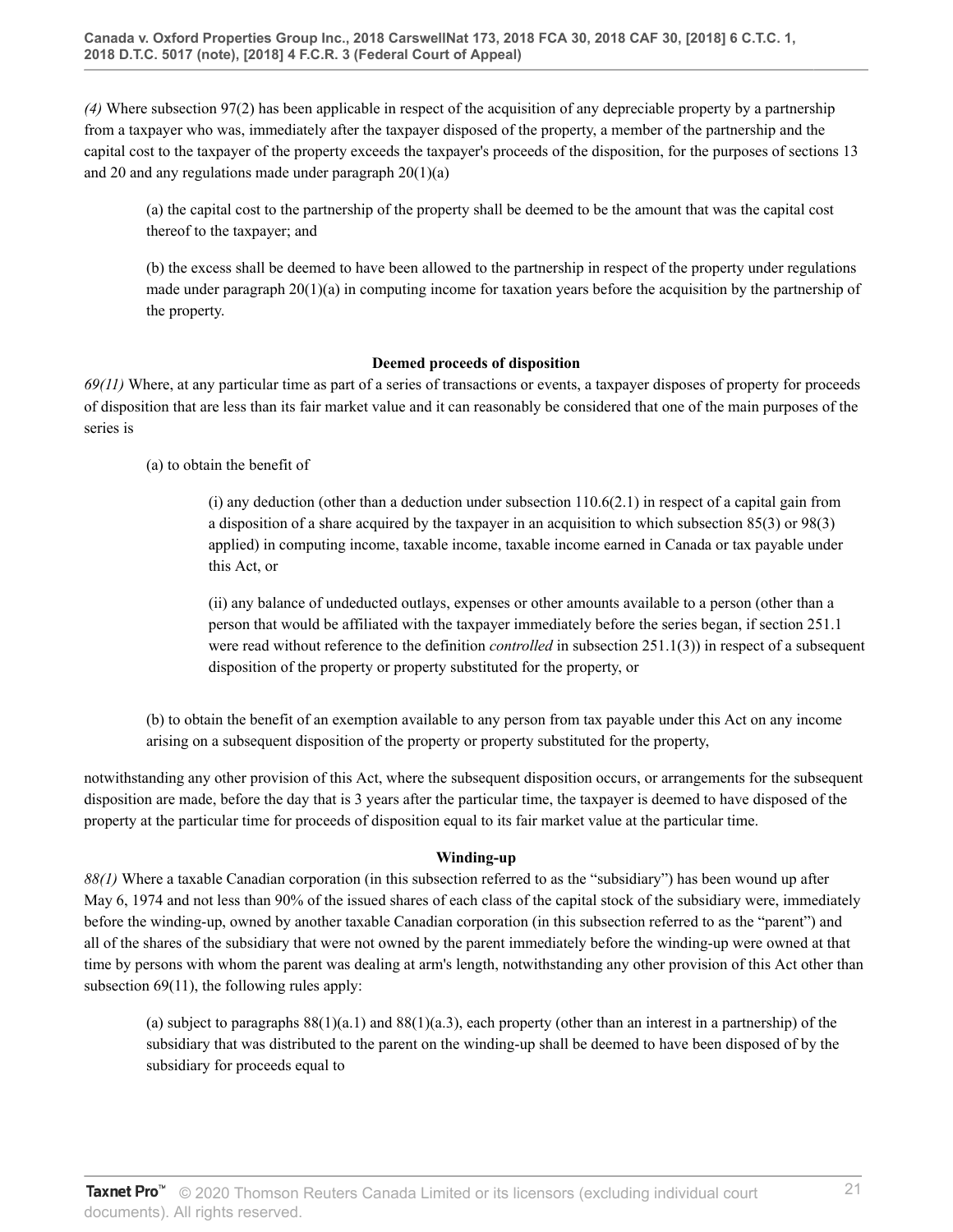(i) in the case of a Canadian resource property, a foreign resource property or a right to receive production (as defined in subsection 18.1(1)) to which a matchable expenditure (as defined in subsection  $18.1(1)$ ) relates, nil, and

(iii) in the case of any other property, the cost amount to the subsidiary of the property immediately before the winding-up;

(c) subject to paragraph  $87(2)(e.3)$  (as modified by paragraph  $88(1)(e.2)$ ), and notwithstanding paragraph  $87(2)(e.1)$ (as modified by paragraph  $88(1)(e.2)$ ), the cost to the parent of each property of the subsidiary distributed to the parent on the winding-up shall be deemed to be

(i) in the case of a property that is an interest in a partnership, the amount that but for this paragraph would be the cost to the parent of the property, and

(ii) in any other case, the amount, if any, by which

(A) the amount that would, but for subsection  $69(11)$ , be deemed by paragraph  $88(1)(a)$  to be the proceeds of disposition of the property exceeds

(B) any reduction of the cost amount to the subsidiary of the property made because of section 80 on the winding-up,

plus where the property was a capital property (other than an ineligible property) of the subsidiary at the time that the parent last acquired control of the subsidiary and was owned by the subsidiary thereafter without interruption until such time as it was distributed to the parent on the winding-up, the amount determined under paragraph 88(1)(d) in respect of the property and, for the purposes of this paragraph, ineligible property means

(iii) depreciable property,

#### **Rules applicable where partnership ceases to exist**

*98(3)* Where at any particular time after 1971 a Canadian partnership has ceased to exist and all the partnership property has been distributed to persons who were members of the partnership immediately before that time so that immediately after that time each such person has, in each such property, an undivided interest that, when expressed as a percentage (in this subsection referred to as that person's "percentage") of all undivided interests in the property, is equal to the person's undivided interest, when so expressed, in each other such property, if each such person has jointly so elected in respect of the property in prescribed form and within the time referred to in subsection 96(4), the following rules apply:

(a) each such person's proceeds of the disposition of the person's interest in the partnership shall be deemed to be an amount equal to the greater of

(i) the adjusted cost base to the person, immediately before the particular time, of the person's interest in the partnership, and

(ii) the amount of any money received by the person on the cessation of the partnership's existence, plus the person's percentage of the total of amounts each of which is the cost amount to the partnership of each such property immediately before its distribution;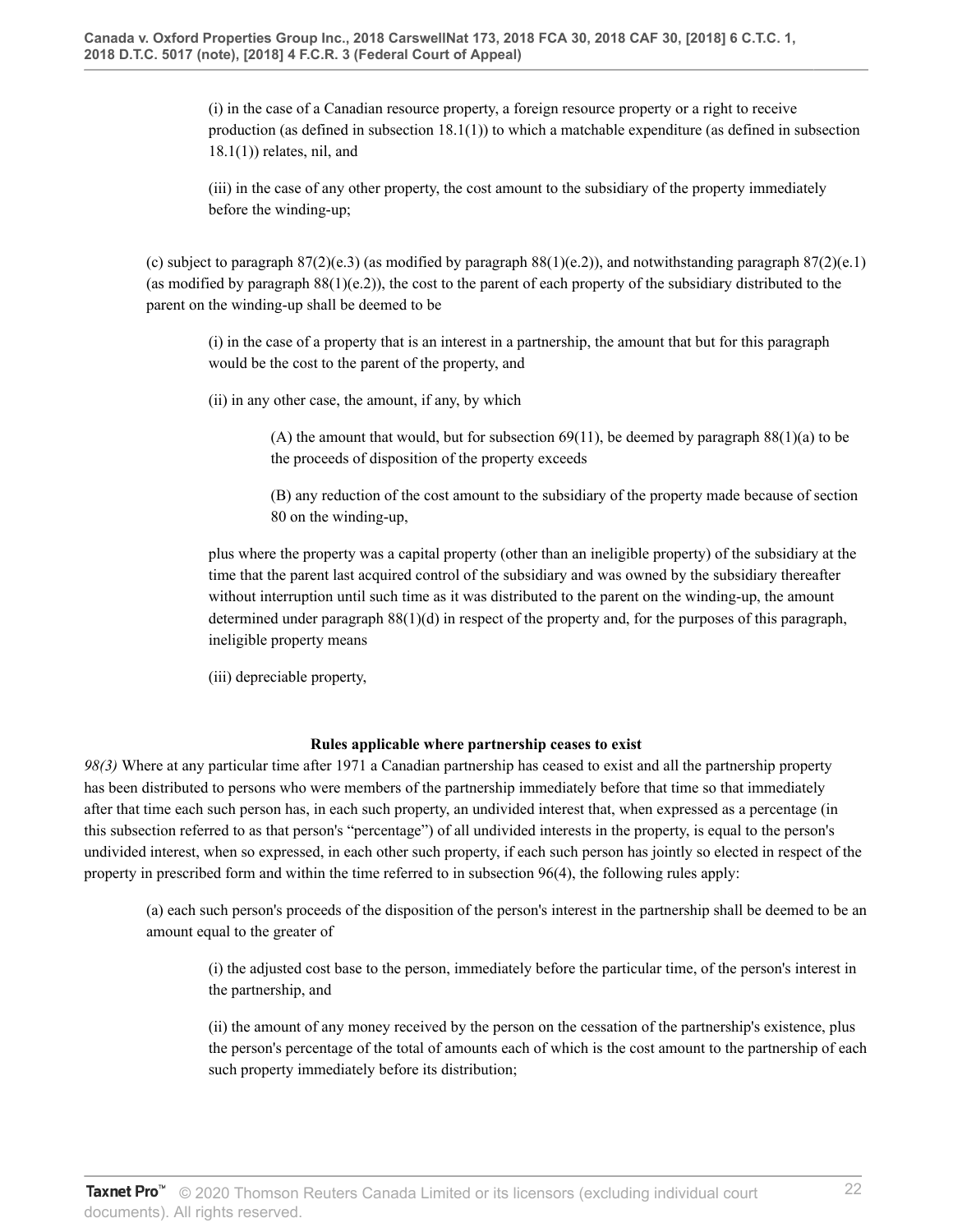(b) the cost to each such person of that person's undivided interest in each such property shall be deemed to be an amount equal to the total of

(i) that person's percentage of the cost amount to the partnership of the property immediately before its distribution,

(i.1) where the property is eligible capital property, that person's percentage of 4/3 of the amount, if any, determined for F in the definition cumulative eligible capital in subsection 14(5) in respect of the partnership's business immediately before the particular time, and

(ii) where the amount determined under subparagraph  $98(3)(a)(i)$  exceeds the amount determined under subparagraph  $98(3)(a)(ii)$ , the amount determined under paragraph  $98(3)(c)$  in respect of the person's undivided interest in the property;

(c) the amount determined under this paragraph in respect of each such person's undivided interest in each such property that was a capital property (other than depreciable property) of the partnership is such portion of the excess, if any, described in subparagraph  $98(3)(b)(ii)$  as is designated by the person in respect of the property, except that

(i) in no case shall the amount so designated in respect of the person's undivided interest in any such property exceed the amount, if any, by which the person's percentage of the fair market value of the property immediately after its distribution exceeds the person's percentage of the cost amount to the partnership of the property immediately before its distribution, and

(ii) in no case shall the total of amounts so designated in respect of the person's undivided interests in all such capital properties (other than depreciable property) exceed the excess, if any, described in subparagraph  $98(3)(b)(ii)$ ;

(e) where the property so distributed by the partnership was depreciable property of the partnership of a prescribed class and any such person's percentage of the amount that was the capital cost to the partnership of that property exceeds the amount determined under paragraph 98(3)(b) to be the cost to the person of the person's undivided interest in the property, for the purposes of sections 13 and 20 and any regulations made under paragraph  $20(1)(a)$ 

(i) the capital cost to the person of the person's undivided interest in the property shall be deemed to be the person's percentage of the amount that was the capital cost to the partnership of the property, and

(ii) the excess shall be deemed to have been allowed to the person in respect of the property under regulations made under paragraph  $20(1)(a)$  in computing income for taxation years before the acquisition by the person of the undivided interest;

### **Disposition of an interest in a partnership**

*100(1)* Notwithstanding paragraph 38(a), a taxpayer's taxable capital gain for a taxation year from the disposition of an interest in a partnership to any person exempt from tax under section 149 shall be deemed to be

(a) 1/2 of such portion of the taxpayer's capital gain for the year therefrom as may reasonably be regarded as attributable to increases in the value of any partnership property of the partnership that is capital property other than depreciable property, plus

(b) the whole of the remaining portion of that capital gain.